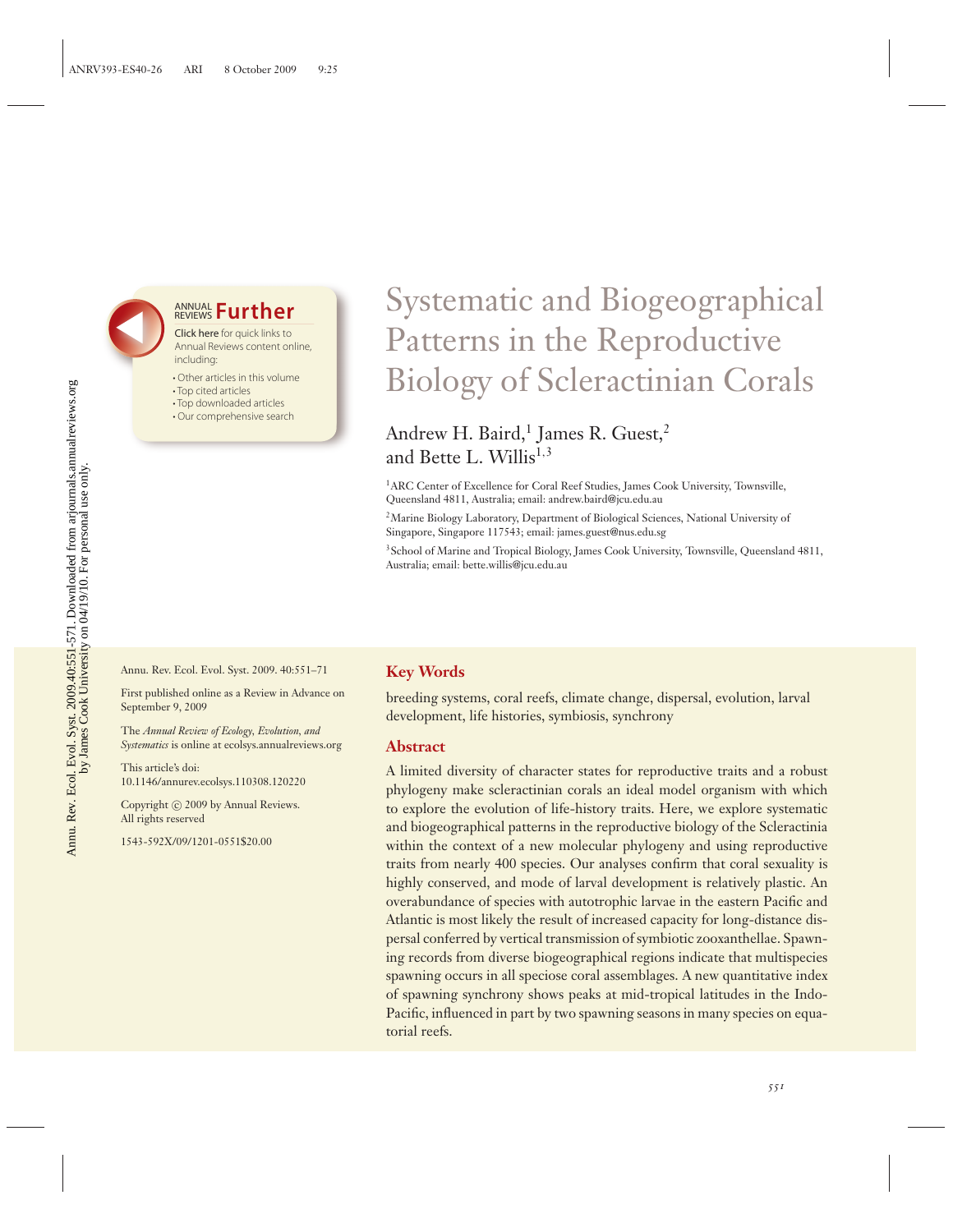#### **INTRODUCTION**

Nearly two decades have passed since the last major review of reproduction in the Scleractinia (Harrison & Wallace 1990, Richmond & Hunter 1990). In this time, the number of coral species for which reproductive traits are known has doubled and the geographical extent of coral reproduction studies has increased dramatically, particularly in regions such as the Coral Triangle that were previously underrepresented. In addition, the molecular phylogenies of Romano & Cairns (2000), Fukami et al. (2004, 2008), and Kerr (2005) have resulted in a complete revision of the systematics of the order and provided a new, robust working hypothesis of scleractinian phylogeny. These recent advances enable the evolution of life-history traits in corals to be examined using the techniques of comparative biology for the first time. In this review, we begin by outlining various hypotheses that have been put forward to explain systematic patterns in reproductive traits and we test these hypotheses in the context of the new molecular phylogeny. Next, we examine geographical patterns in the relative abundance of reproductive traits to gain new insights about the biogeography of the Scleractinia. We then outline global patterns of coral spawning synchrony and discuss the environmental controls and evolutionary constraints driving synchronous spawning phenomena. Finally, we outline the potential effects of climate change on coral reproduction, particularly on the timing of spawning, and discuss how these changes may affect reef futures.

#### **SYSTEMATIC PATTERNS IN REPRODUCTIVE BIOLOGY OF SCLERACTINIAN CORALS**

Scleractinian corals are among the most extensively studied of marine modular organisms. Of the approximately 1400 extant species, about 800 or 60% are colonial (Cairns 1999). Modular, colonial organisms are unusual because the "organism" is comprised of many replicated, interdependent modules, each with its own birth and death rates, complicating analyses of life-history patterns. Modularity can potentially lead to a diverse array of sexual systems (Weiblen et al. 2000). However, unlike flowering plants (Barrett 1998) and some unitary animals (Francis 1992), there are essentially only two sexual systems in scleractinians. Colonies are either predominately out-crossing, simultaneous hermaphrodites, with each polyp having both male and female functions, or polyps within a colony express only one sex throughout their life; thus colonies are either male or female and species are gonochoric (that is, dioecious) [see Harrison & Wallace 1990 for a review; see also **Supplemental Appendix I**. (Follow the **Supplemental Material link** from the Annual Reviews home page at **http://www.annualreviews.org.**)].

Most hermaphroditic corals are simultaneous, producing both eggs and sperm within one complete breeding cycle. Some corals, for example *Stylophora pistillata* (Rinkevich & Loya 1979)*,* are protandrous simultaneous hermaphrodites, that is, colonies display solely male function at small size but become simultaneous hermaphrodites once colonies exceed a species-specific characteristic size. Protandrous hermaphroditism is readily explained by models that predict delayed allocation to more energetically costly female function until larger sizes are attained (Charnov 1982). At least four solitary fungiid species are sequential protandrous hermaphrodites, that is, polyps display solely male function when small and solely female function when larger (Kramarsky-Winter & Loya 1998, Loya & Sakai 2008) in accord with sex-allocation theory (Charnov 1982). In addition, the fungiid *Ctenactis echinata* can change sex in both directions, possibly in response to energetic and/or environmental constraints (Loya & Sakai 2008).

Mixed breeding systems are rare in scleractinian corals. In a few colonial species, some polyps are male and others female. Examples include *Cladopsammia rolandi* and *Diploastrea helipora* (**Supplemental Appendix I**). At least one scleractinian, *Galaxea fascicularis*, is pseudo-gynodioecious,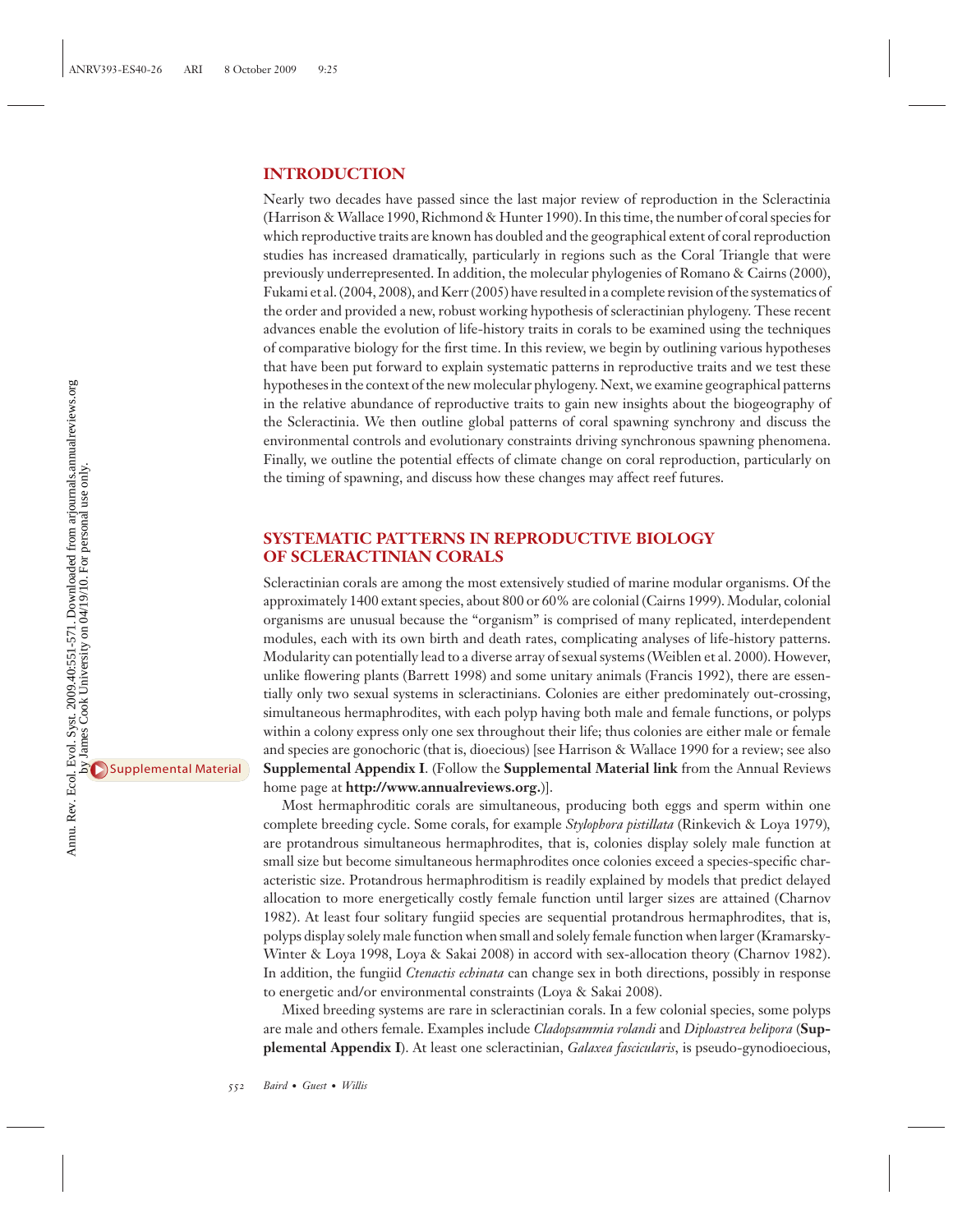that is, populations consist of female colonies that release eggs and male colonies that release sperm packaged with nonviable eggs, which potentially provide buoyancy for sperm (Harrison 1988). In addition, a low proportion of hermaphrodites is often found in otherwise gonochoric populations, including species in the families Agariciidae (Delvoye 1988, Glynn et al. 1996) and Poritidae (Glynn et al. 1994, Soong 1991); such species are described by Giese & Pearse (1974) as stable gonochores. Although these are important exceptions, the vast majority of scleractinian species can be classified as either hermaphroditic or gonochoric.

Similarly, there are essentially only two modes of larval development in scleractinian corals (hereafter referred to as reproductive mode). Fertilization is either internal and the embryo develops within the polyp and is released as a motile planula larva (that is, brooding), or fertilization is external and the embryo develops in the water column (that is, broadcast spawning). Whereas surface brooding is common among octocorals (McFadden et al. 2001), it is rare within the Scleractinia; the only known exception is *Pseudosiderastreidae tayamai*, which releases eggs into an external mucus sac where they are fertilized (**Supplemental Appendix I**). In addition, some brooded larvae are produced asexually (Ayre & Miller 2004, Cairns 1988, Stoddart 1983); however, the precise nature of this process is unknown. This ready classification of scleractinian reproductive traits into one of two character states makes them tractable organisms for studies of character evolution.

#### **Systematic Patterns in Scleractinian Reproductive Biology Based on Morphological Phylogenies**

Significant macroevolutionary patterns in reproductive characters have been noted in the order over the past two decades in relation to morphologically based systematic frameworks, some of which are contradictory. On the basis of anatomical and physiological simplicity, Fautin (2002) concluded that members of the phylum Cnidaria are evolutionarily plastic and therefore exhibit few patterns in reproductive traits. Within the Scleractinia, however, Harrison & Wallace (1990) identified a "fundamental pattern in coral reproduction" noting that, with few exceptions, sexuality is constant within each species, genus, and family and therefore must have a strong systematic basis. In contrast, they found no systematic pattern in reproductive mode because most families and genera include species that spawn as well as species that brood. They concluded that mode of reproduction is a plastic trait and has evolved independently in many taxa, whereas sexuality is highly conserved and therefore likely to have evolved at a much slower rate. Many researchers have noted the overwhelming abundance of hermaphrodites in the order. On this basis, Szmant (1986) hypothesized that hermaphroditism was the ancestral condition in the Scleractinia. However, on the basis of differences in sperm morphology, Harrison (1990) concluded that gonochorism was the more primitive character state. Two decades of accumulated data, including a plethora of new information on reproductive traits and the recent molecular phylogeny, now allow these observations to be tested within a robust evolutionary framework.

#### **Systematic Patterns in Scleractinian Reproductive Traits in the Context of a Molecular Phylogeny**

Here, we analyze systematic trends in reproductive traits within the order Scleractinia in the context of the new molecular phylogeny of Fukami et al. (2008) and with an updated database of reproductive traits. The morphological phylogenies of Wells (1957) and more recently Veron et al. (1996) are now understood to contain few, if any, monophyletic family groups (Fukami et al. 2008, Huang et al. 2009). The updated database of reproductive traits (**Supplemental Appendix I**) contains records for nearly 400 species, over twice the number of species examined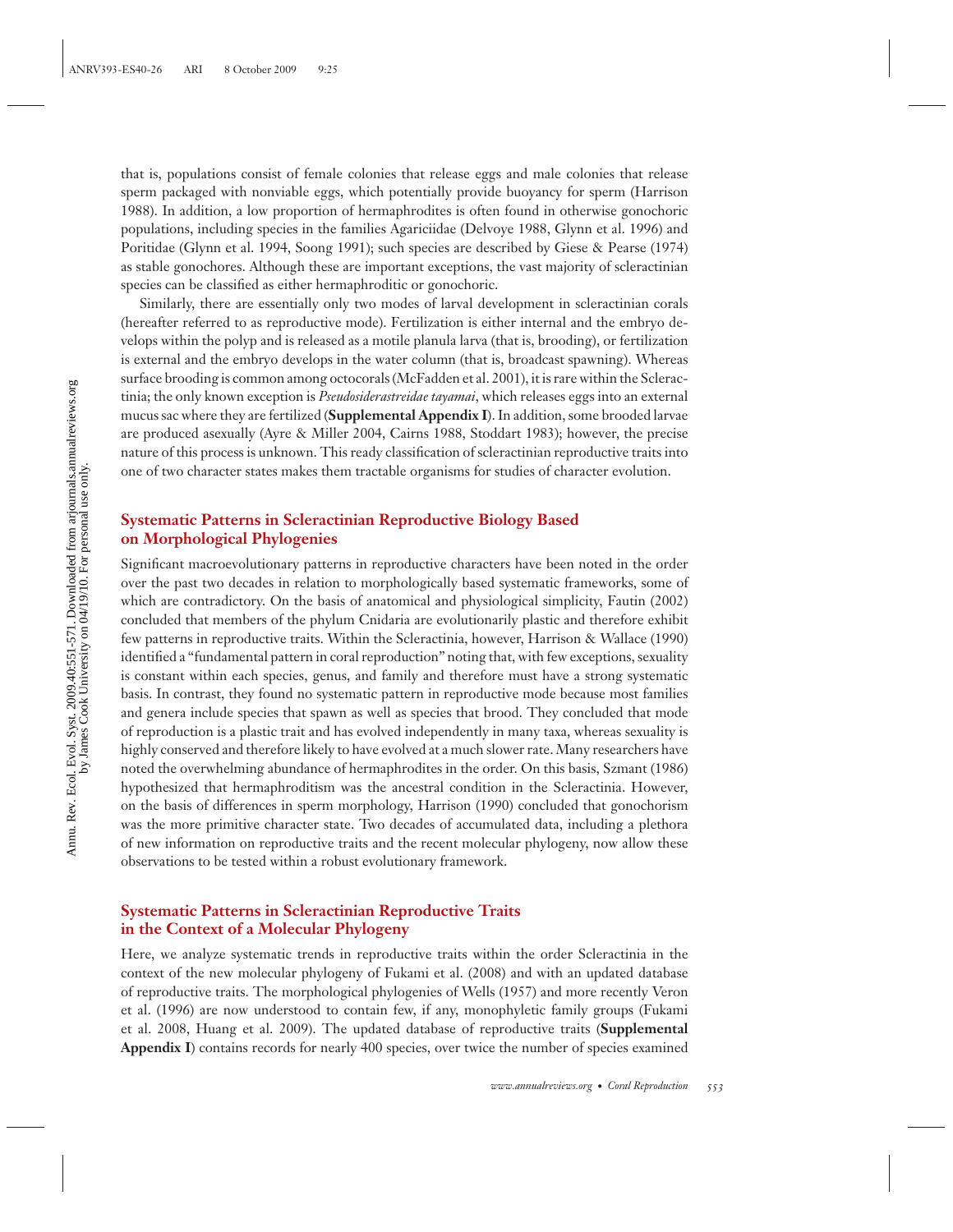

#### **Figure 1**

Systematic patterns in life-history traits of the Scleractinia. (*a*) The number of scleractinian species in each of four combinations of sexuality and mode of larval development. (*b*) The number of scleractinian species in each of four combinations of the reproductive traits, mode of larval development (brood planulae or spawn gametes), and mode of transmission of algal symbionts (vertical = zooxanthellae present in larvae or horizontal = no zooxanthellae in larvae).

in the last analyses of systematic trends in the order (Carlon 1999, Harrison & Wallace 1990). In agreement with earlier analyses, hermaphroditic spawning remains by far the most common combination of sexuality and mode of reproduction, with this pattern found in 242 or 63% of the species examined, while gonochoric brooding (26 species or 7%) is the least common combination (**Figure 1***a*). The consistency of sexuality within the monophyletic molecular clades is particularly striking (**Table 1**). Only 5 of the 31 clades contain species with both character states (**Table 2**), and many of these observations require further verification. For example, *Isophyllia sinuosa* is the only gonochoric mussid but this record dates back to the turn of the previous century (Duerden 1902) and warrants verification. Furthermore, the molecular markers for many of these species with atypical sexuality (e.g., all the caryophylliids) have yet to be examined, making their systematic affinities uncertain. Thus, the number of cases of species with sexuality atypical of the family/clade is reduced when the revised molecular phylogeny rather than the morphological phylogeny is used as the systematic framework.

Our analysis also confirms earlier suggestions that reproductive mode is more flexible than sexuality. According to the new molecular phylogeny, 13 of 31 clades contain both spawning and brooding species; however, even this trait appears relatively stable within clades. Only 13 of a total of 111 genera contain species that both brood and spawn (**Table 3**), one example arising as a result of a recent taxonomic revision of *Acrhelia horrescens,* which Veron (2000) has classified as *Galaxea acrhelia.* A further four of these examples are species in which individual colonies both brood and spawn (*Heliofungia actiniformis*, *Goniastrea aspera*, *Oulastrea crispata*, *Pocillopora damicornis*; **Supplemental Appendix I**). Clearly, reproductive traits are an excellent guide for systematic affinities among the Scleractinia.

In the first phylogenetic analysis of the evolution of character traits within the Scleractinia, Kerr and colleagues (A. Kerr, A. Baird, T. Hughes, submitted) found that transitions between sexuality occur about half as frequently as transitions between reproductive modes. Using a "supertree" phylogeny (Kerr 2005) of 242 species of scleractinian corals for which data on both sexuality and mode of reproduction were available, they also found that transitions from brooding to spawning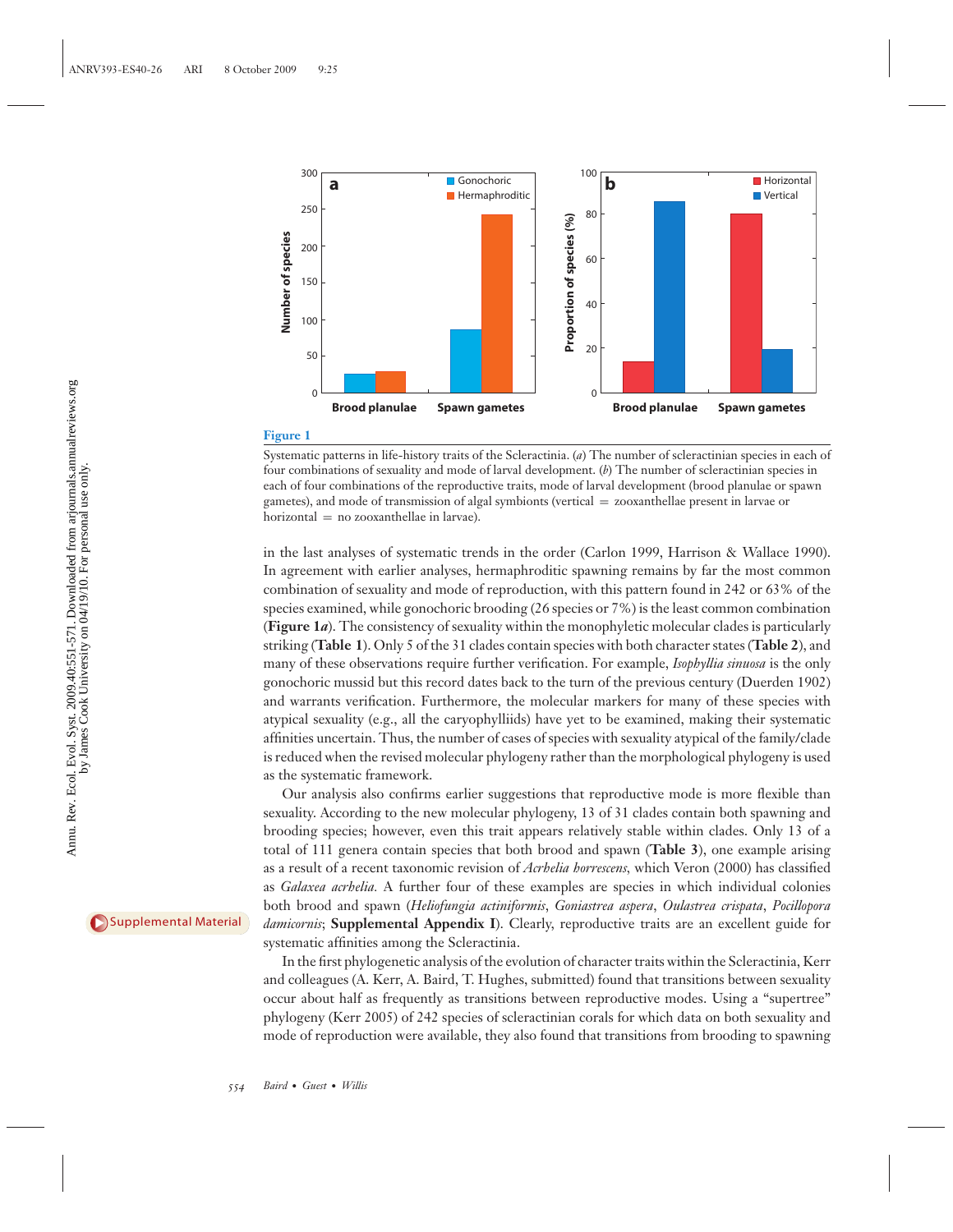| Table 1 Summary of information on sexuality and reproductive mode for scleractinian corals grouped under the new |
|------------------------------------------------------------------------------------------------------------------|
| taxonomy of Kerr (2005) and Fukami et al. (2008)                                                                 |

|                               | <b>Sexuality</b>         |                | <b>Reproductive mode</b> |                          |  |
|-------------------------------|--------------------------|----------------|--------------------------|--------------------------|--|
| Family/clade                  | Gonochoristic            | Hermaphroditic | <b>Brood planulae</b>    | <b>Spawn</b> gametes     |  |
| Complex                       |                          |                |                          |                          |  |
| Acroporidae                   |                          | 144            | 6                        | 139                      |  |
| Agariciidae                   | 11                       |                | $\overline{4}$           | 9                        |  |
| Anthemiphylliidae             |                          |                |                          |                          |  |
| Astrocoeniidae                | $\overline{c}$           |                |                          | $\overline{2}$           |  |
| Bathycola                     | $\,$ $\,$                |                | $\sqrt{5}$               | $\overline{c}$           |  |
| Dendrophylliidae              | 12                       | $\overline{2}$ | 12                       | $\overline{\phantom{a}}$ |  |
| Euphyllidae                   | 5                        | $\overline{2}$ | $\overline{2}$           | 6                        |  |
| Fungiacyathidae               | $\mathbf{1}$             |                |                          | 1                        |  |
| Gardineriidae                 |                          |                |                          |                          |  |
| New Clade 5                   | 3                        |                |                          | 3                        |  |
| Poritidae                     | 23                       |                | 10                       | 18                       |  |
| Siderastreidae                | 3                        |                | $\mathfrak{2}$           | $\overline{2}$           |  |
| Complex total                 | 68                       | 148            | 41                       | 189                      |  |
| Robust                        |                          |                |                          |                          |  |
| Caryophylliidae               | $\overline{\phantom{a}}$ | $\overline{4}$ | $\mathbf{1}$             | $\overline{9}$           |  |
| Faviidae                      | $\mathbf{1}$             | 57             | $\mathfrak{2}$           | 56                       |  |
| Faviidae plus Merulinidae     |                          | $\overline{4}$ |                          | 4                        |  |
| Faviidae plus Pectiniidae     |                          | $\,8$          |                          | $\,8\,$                  |  |
| Faviidae plus Trachyphyllidae |                          | $\mathbf 1$    |                          | $\,1$                    |  |
| Fungiidae                     | $2\,8$                   |                | $\overline{2}$           | 24                       |  |
| Guyniidae                     |                          |                |                          |                          |  |
| Meandrinidae                  | 5                        |                |                          | $\sqrt{5}$               |  |
| Merulinidae                   |                          | $\mathbf{1}$   |                          | $\mathbf{1}$             |  |
| Mussidae                      | $\mathbf{1}$             | 14             | 6                        | 9                        |  |
| New Clade 1                   |                          | 14             |                          | 14                       |  |
| New Clade 2                   | 1                        |                |                          | 1                        |  |
| New Clade 3                   | $\mathbf{1}$             |                |                          | $\mathbf{1}$             |  |
| New Clade 4                   |                          |                |                          |                          |  |
| New Clade 4 plus Fungiidae    |                          | $\overline{2}$ | 1                        | 1                        |  |
| New Clade 5                   |                          |                |                          |                          |  |
| New Clade 6                   |                          | $\mathbf{1}$   |                          | 1                        |  |
| New Clade 7                   |                          |                |                          |                          |  |
| New Clade 8                   |                          |                |                          |                          |  |
| New Clade 9                   |                          |                |                          |                          |  |
| New Clade XIV                 | $\overline{c}$           |                |                          | $\boldsymbol{2}$         |  |
| Oculinidae                    | 5                        |                |                          | $\overline{\mathbf{3}}$  |  |
| Pectiniidae                   |                          |                |                          |                          |  |
| Pocilloporidae                |                          | $17\,$         | 11                       | 6                        |  |
| Rhizangiidae                  | $\overline{3}$           |                |                          | $\overline{\mathbf{3}}$  |  |
| Robust Total                  | 54                       | 123            | 23                       | 149                      |  |
| Grand Total                   | $122\,$                  | $2\,7\,1$      | 64                       | 338                      |  |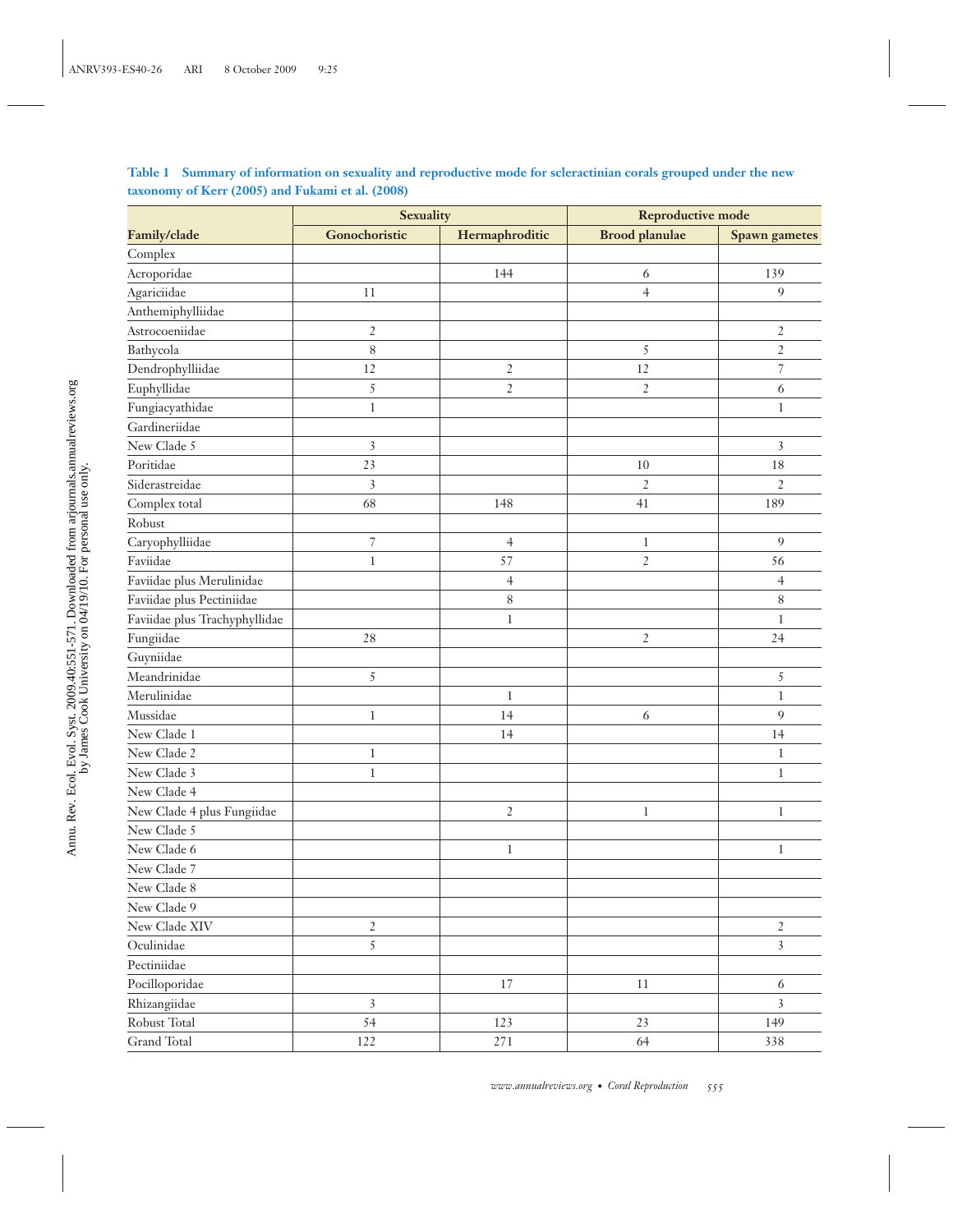| <b>Major</b> division | Family/clade     | Genus            | <b>Species</b>    | <b>Atypical sexuality</b> |
|-----------------------|------------------|------------------|-------------------|---------------------------|
| Complex               | Dendrophylliidae | <i>Astroides</i> | calycularis       | hermaphroditic            |
|                       |                  | Balanophyllia    | europaea          | hermaphroditic            |
|                       | Euphylliidae     | Euphyllia        | glabrescens       | hermaphroditic            |
|                       |                  | Galaxea          | acrhelia          | hermaphroditic            |
|                       |                  | Galaxea          | astreata          | hermaphroditic            |
|                       | Poritidae        | Porites          | astroides         | hermaphroditic            |
|                       |                  | Porites          | lichen            | hermaphroditic            |
| Robust                | Caryophyllidae   | Caryophyllia     | ambrosia ambrosia | hermaphroditic            |
|                       |                  | Caryophyllia     | cornuformis       | hermaphroditic            |
|                       |                  | Caryophyllia     | seguenzae         | hermaphroditic            |
|                       |                  | Hoplangia        | durotrix          | hermaphroditic            |
|                       | Mussidae         | Isophyllia       | sinuosa           | gonochoric                |

**Table 2 Species with sexuality atypical of the revised family/clade of Fukami et al. (2008)**

|  | Table 3 Genera with mixed modes of reproduction (only 13 of 110 |  |  |  |
|--|-----------------------------------------------------------------|--|--|--|
|  | genera for which record exists)                                 |  |  |  |

|                          |                       | Spawn          |
|--------------------------|-----------------------|----------------|
| Genus                    | <b>Brood planulae</b> | gametes        |
| Alveopora                | 2                     | 3              |
| Flabellum                | 3                     | $\overline{2}$ |
| Euphyllia                |                       | 3              |
| Galaxea                  |                       | $\overline{2}$ |
| Porites                  | 10                    | 10             |
| Siderastrea              | $\overline{2}$        |                |
| Caryophyllia             |                       | $\overline{4}$ |
| Cyphastrea               |                       | 3              |
| Goniastrea <sup>a</sup>  |                       |                |
| Heliofungia <sup>a</sup> |                       |                |
| Leptastrea               |                       | 3              |
| Oulastrea <sup>a</sup>   |                       |                |
| Pocillopora <sup>a</sup> |                       | 5              |

<sup>a</sup>All have colonies that both brood and spawn.

outnumbered reverse transitions by more than two to one. The analysis overwhelmingly supported gonochorism as the ancestral sexual state, but was ambiguous as to reproductive mode (**Figure 2**). These results are consistent with gonochorism being the prevalent and presumably ancestral state in the rest of Anthozoa (Daly et al. 2003).

Another prominent systematic pattern, most recently noted by Diekmann et al. (2002), is the strong association between mode of larval development and the mode of transmission of *Symbiodinium,* the dinoflagellate endosymbiont of corals commonly known as zooxanthellae (**Figure 1***b*). In all symbiotic organisms, offspring acquire symbionts in one of two ways: either inherited directly from parents in the oocytes (vertical transmission), or acquired anew in each generation (horizontal transmission). Approximately 90% of brooding scleractinian species ( $n = 36$  species) have zooxanthellae in their planulae (**Figure 1***b*). One of the aberrant species, *Madracis mirabilis*, comes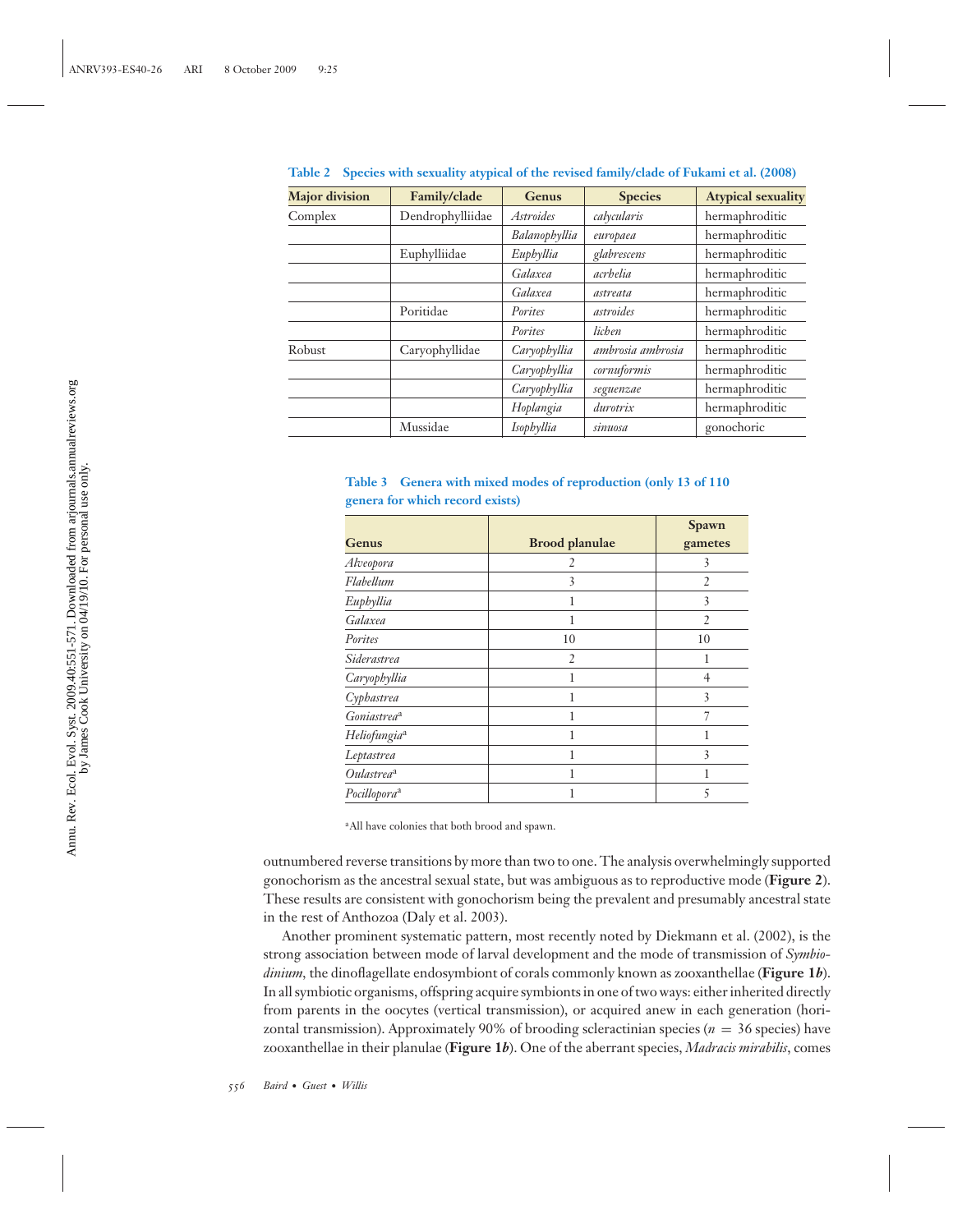from a genus in which many species are azooxanthellate or facultatively zooxanthellate (although this species is regarded as zooxanthellate), leaving only three species, all isoporans, that brood and lack zooxanthellae (**Supplemental Appendix I**). In contrast, only 25% of spawning species have zooxanthellae in their eggs, and these species come from only 4 of the 85 genera of zooxanthellate scleractinians: *Montipora*, *Anacropora*, *Pocillopora*, and *Porites*. What has driven the evolution of this pattern? Yakovleva et al. (2009) suggested that vertical transmission may be precluded in spawning species because of physiological constraints associated with extended obligate periods of larval development on the ocean surface. Higher rates of enzymatic antioxidant activity, high levels of cellular damage, and lower survivorship of *Acropora intermedia* larvae when inoculated with *Symbiodinium* and exposed to conditions prevalent on the ocean surface in comparison to larvae that lacked symbionts (Yakovleva et al. 2009) provide corroborative evidence for this hypothesis.

### **BIOGEOGRAPHICAL AND EVOLUTIONARY PATTERNS IN THE RELATIVE ABUNDANCE OF REPRODUCTIVE TRAITS**

Distinct differences in the relative abundance of reproductive traits, in particular, sexuality and reproductive mode have been recognized among reef regions and through evolutionary time. For example, Harrison & Wallace (1990) noted that sexual systems differed among Atlantic and Indo-Pacific faunas within the genera *Porites* (gonochoric in the Indo-Pacific, hermaphroditic in the Atlantic) and *Montastrea* (hermaphroditic in the Indo-Pacific, one gonochoric species in the Atlantic), a pattern that they attributed to evolutionary divergence since separation of the faunas. Szmant (1986) first noted that brooding corals were relatively more abundant in the Atlantic when compared to the Indo-Pacific, a feature she attributed to differences in selective pressures between the two regions over evolutionary time. In particular, Szmant (1986) hypothesized that brooding is the optimal strategy for high recruitment under conditions of low larval survivorship potentially caused by environmental perturbations in the Atlantic associated with tectonic events and changes in ocean circulation since the Oligocene. Similarly, Edinger & Risk (1995) suggested that fewer brooders had gone extinct during the Oligocene/Miocene extinction event, a result that they attributed to the greater capacity of brooded larvae to recruit and survive in marginal conditions such as cool and turbid water associated with increasing upwelling in the Atlantic in the Oligocene. They estimated that of 37 genera for which they inferred reproductive mode, 73% of brooding genera survived the extinction, compared to 29% of broadcasting genera (Edinger & Risk 1995). In contrast, Johnson et al. (1995) concluded that neither sexuality nor reproductive mode was associated with extinction risk at the species level. Instead, they found that species characterized by large colony size went extinct less frequently and originated more frequently than species with smaller colony size ( Johnson et al. 1995). How well do these ideas stand up in light of the twofold increase in records of reproductive traits and a more extensive fossil record?

An examination of the relative abundance of species in the four combinations of sex and mode reveals some prominent biogeographical patterns (**Figure 3***a*). Brooding corals are relatively more abundant in the Atlantic, where they make up nearly 50% of the species compared to less than 20% in the Indo-Pacific (**Figure 3***a*), confirming and accentuating the pattern first noted by Szmant (1986). Indeed, coral species are much more evenly spread among the four reproductive states in the Atlantic, whereas in the Indo-Pacific, hermaphroditic spawners are overwhelmingly more abundant (70%) (**Figure 3***a*). Is this pattern in the Atlantic driven by lower rates of extinction of brooders as suggested by Edinger & Risk (1995). Using more recently compiled generic records of fossil occurrence and a more complete data set of coral reproductive traits, Baird and colleagues (A. Baird, A. Kerr, M. Kosnik, submitted) demonstrated that there was, in fact, no association between either sexuality or mode of reproduction and extinction in the Oligocene. They concluded,

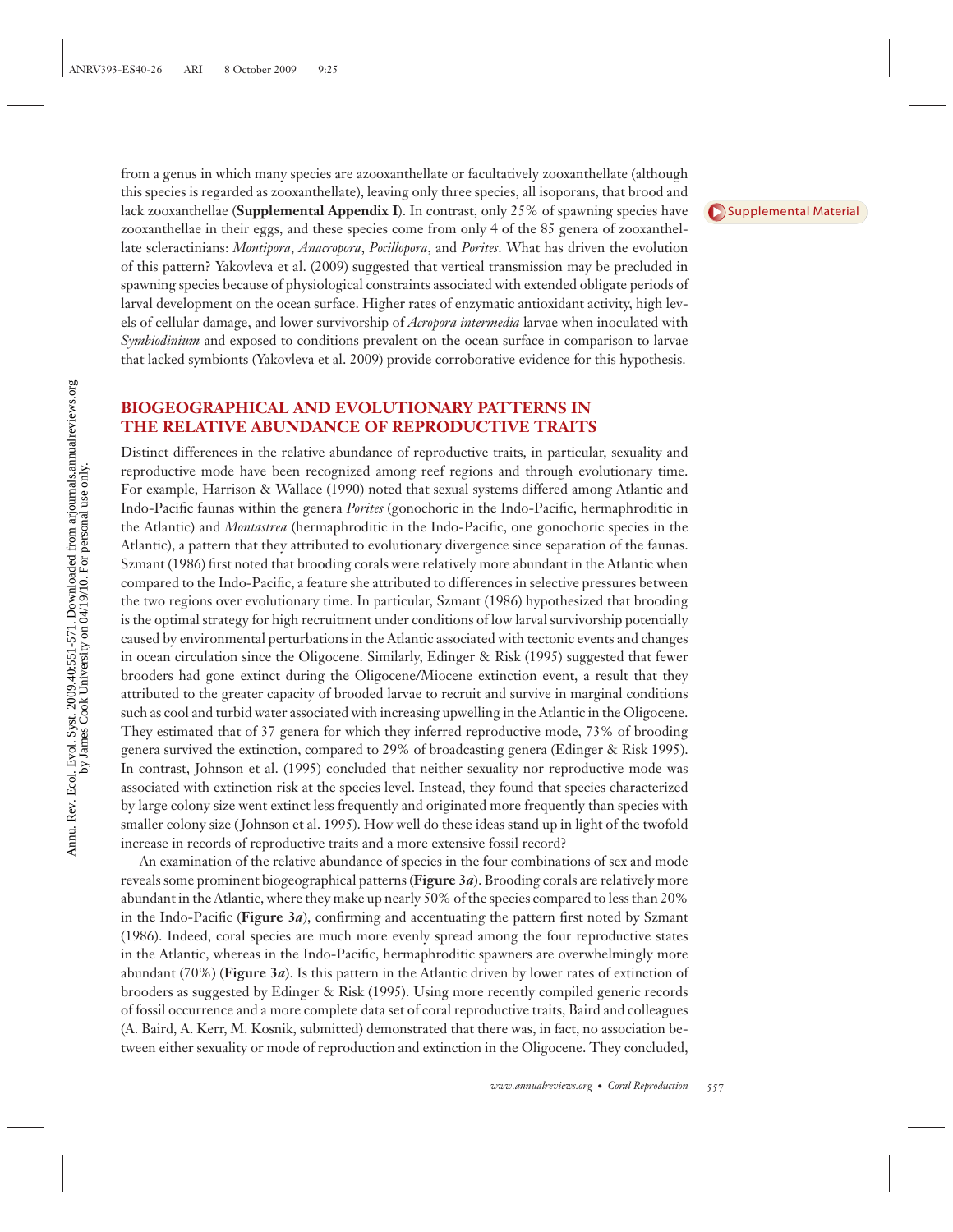

**\*Erratum**

#### **Figure 2**

(*a*,*b*) Sexual system (*light blue*, hermaphroditic; *orange*, gonochoric) and reproductive mode (*red*, brood planulae; *green*, spawn gametes) in 289 species of scleractinian corals mapped onto the supertree phylogeny of Kerr (2005).

\*This PDF amended on (24 [Feb. 2010\): See explanation at http://arjournals.annualreviews.org/errata](http://arjournals.annualreviews.org/doi/full/10.1146/annurev.es.40.022410.200001)**/**ecolsys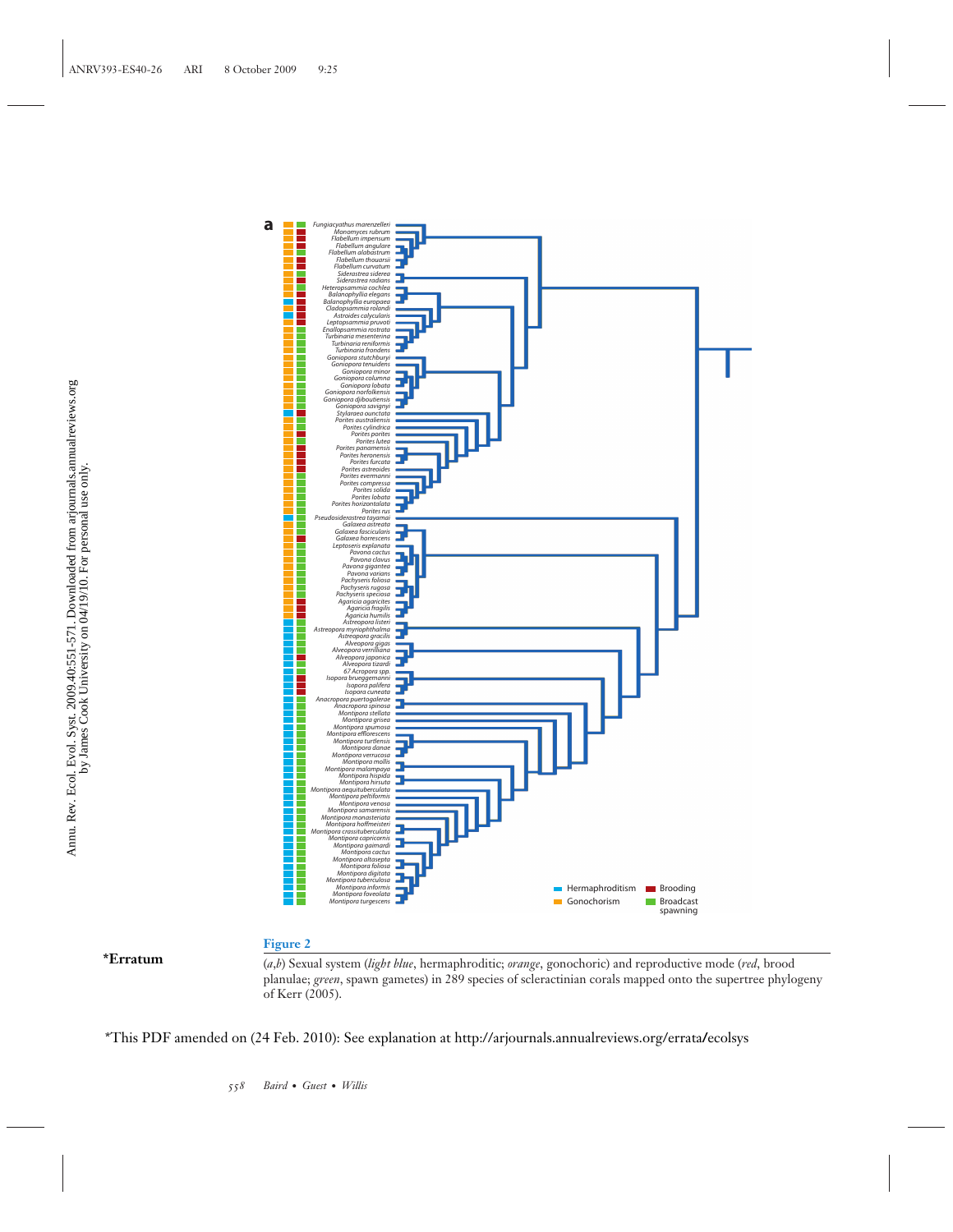

Annu. Rev. Ecol. Evol. Syst. 2009.40:551-571. Downloaded from arjournals.annualreviews.org by James Cook University on 04/19/10. For personal use only.

Annu. Rev. Ecol. Evol. Syst. 2009.40:551-571. Downloaded from arjournals.annualreviews.org<br>by James Cook University on 04/19/10. For personal use only.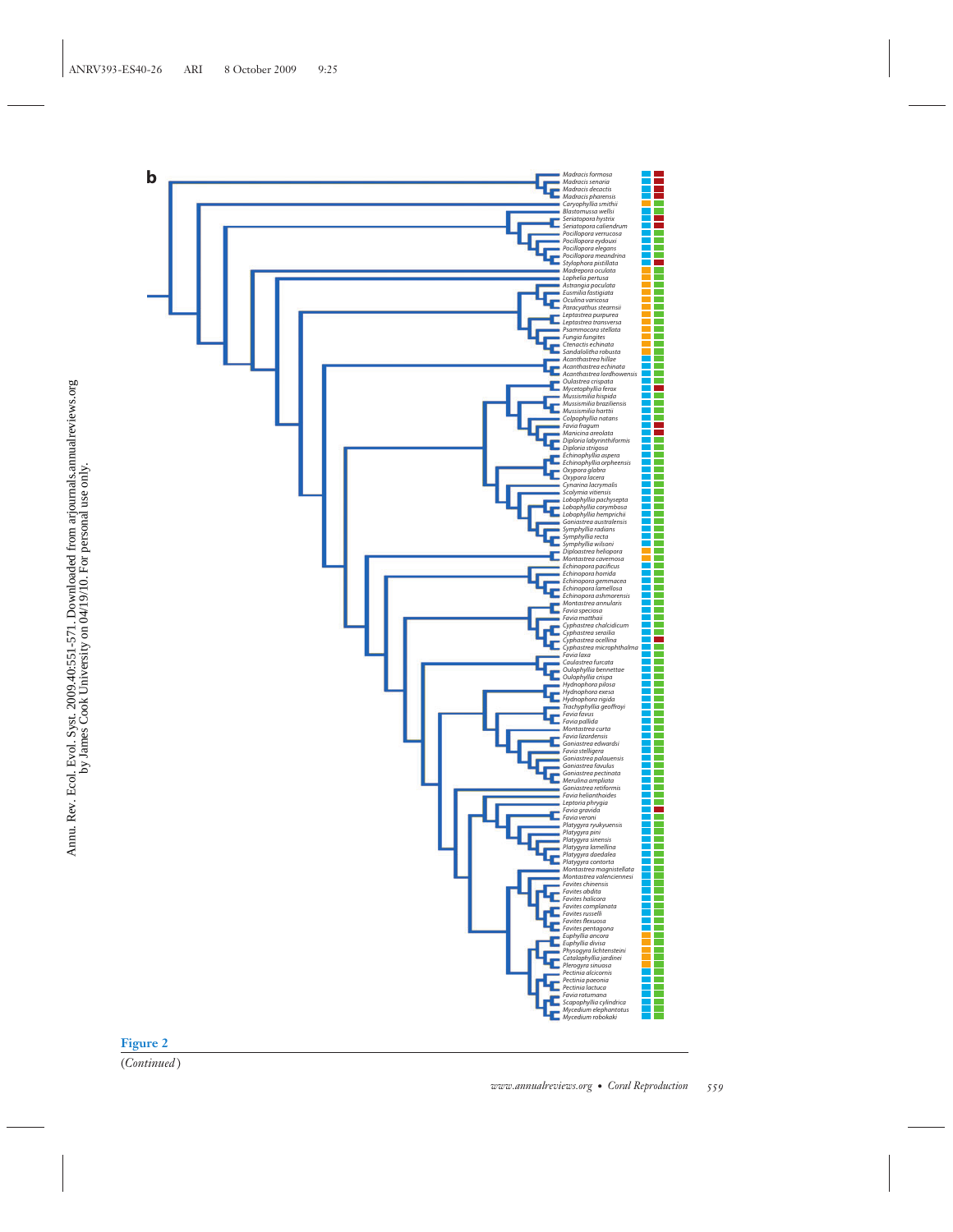

#### **Figure 3**

Biogeographical patterns in the relative abundance of life-history traits in the Scleractinia in six regional faunas. (*a*) The proportions of scleractinian species in each of four combinations of sexuality and mode of larval development. (*b*) The proportion of zooxanthellate scleractinian coral species with vertical (zooxanthellate larvae) and horizontal (azooxanthellate larvae) transmission of symbionts.

rather, that the overabundance of brooders in the Atlantic preceded the Oligocene extinction and hypothesized that patterns were the product of greater dispersal abilities of brooders across the eastern Pacific divide, which isolated the Atlantic from the Indo-Pacific many epochs before the Oligocene extinction (Veron 1995). In examining extinction risk in the Atlantic, Edinger & Risk (1995) explicitly rejected this dispersal hypothesis. However, some of their reasoning was based on an inappropriate distinction between lecithotrophic and planktotrophic larvae. They defined brooded larvae as lecithotrophic, reasoning that because the larvae are typically larger and almost always inherit symbionts vertically, they could spend long periods in the water column nourished by maternal provisionings. They contrasted this with the larvae of broadcast spawning species—which are smaller and typically lack symbionts—and reasoned that if these larvae were to spend time in the water column, they would need to feed. Consequently, they defined the larvae of broadcast spawners as planktotrophic. However, the term planktotrophic is best reserved for larvae that have to feed to complete development within the water column (Pechenik 1990). Clearly, this is not true for any scleractinian larvae, all of which can settle without nutrition derived from the water column (Morse et al. 1996). Furthermore, there is little evidence to suggest that any coral larvae actually feed (Graham et al. 2008). The correct distinction is between autotrophic larvae, that is, larvae that inherit symbionts vertically and can therefore supplement maternal provisioning with energy sources provided by their photosynthetic symbionts, versus lecithotrophic larvae, that is, those that cannot supplement their maternal energy reserves (Richmond 1988). Given this distinction, autotrophic larvae include all larvae of brooding species, with the exception of the isoporans, plus larvae of spawning species from the genera *Montipora*, *Porites*, *Pocillopora*, and *Anacropora* (**Supplemental Appendix I**). The overabundance of species with autotrophic larvae in the eastern Pacific (**Figure 3***b*) also suggests that this characteristic allowed them to travel large distances in the water column to colonize these reefs following the extinction of corals after the closing of the Isthmus of Panama.

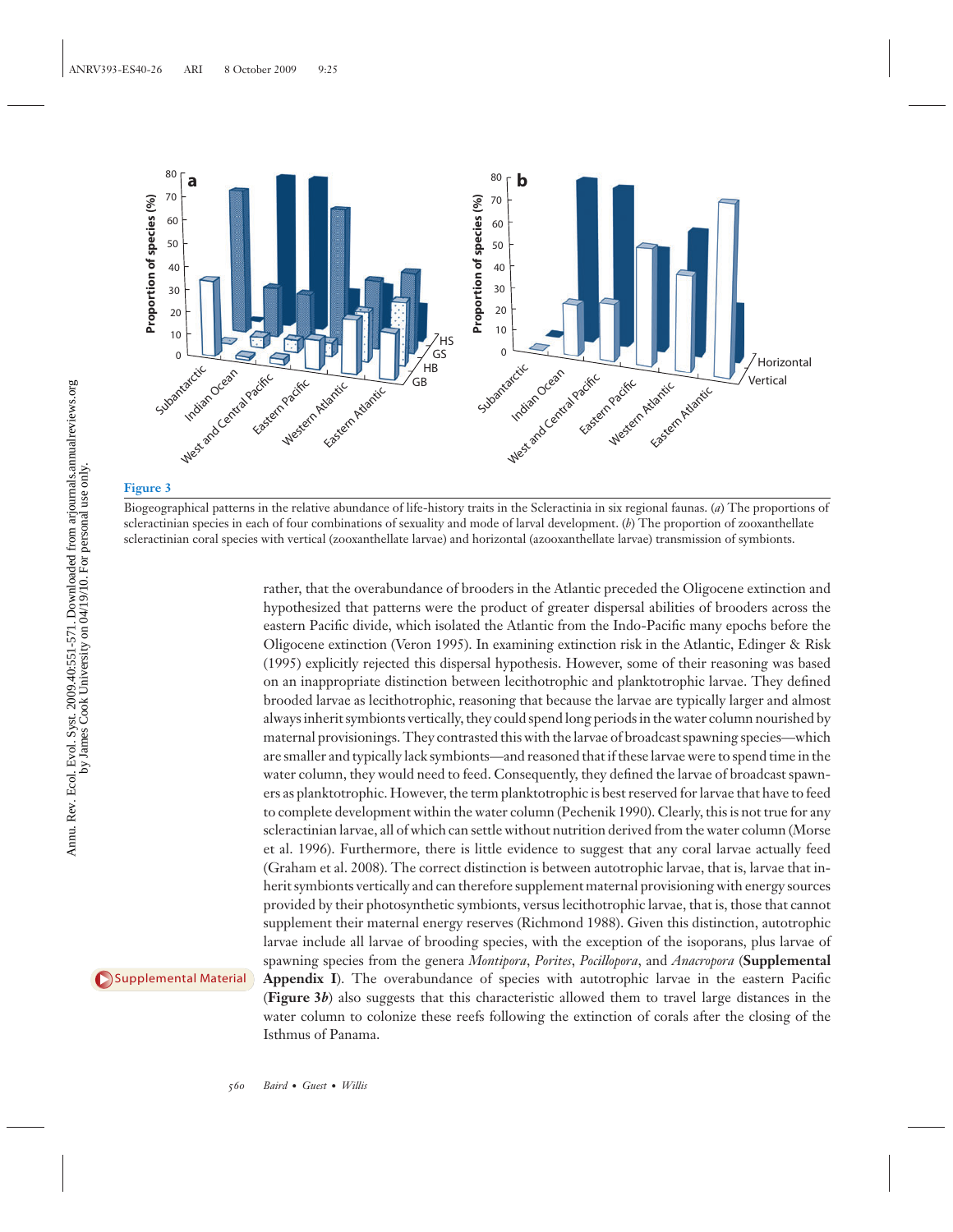The differences in sexuality between Atlantic and Indo-Pacific species of *Porites*, *Montastrea*, and Agariciidae highlighted by Harrison & Wallace (1990), and more recently, *Scolymia* (hermaphroditic in the Indo-Pacific and gonochoric in the Atlantic), are not supported by analyses of our extended records. The examples given by Harrison & Wallace (1990) are now understood to be systematic artifacts or based on species atypical of the genera. For example, all but one species of *Porites* in the Atlantic are now regarded as gonochores, or stable gonochores, and hermaphroditic *Porites* have also been described in the Indo-Pacific (**Supplemental Appendix I**). Similarly, more recent work on agariciids suggests both Atlantic and Indo-Pacific species are best described as stable gonochores (**Supplemental Appendix I**). The other genera previously thought to have mixed sexuality among oceans are now recognized as being polyphyletic, with the gonochoric species of *Montastrea* and *Scolymia* now placed in different clades than their hermaphroditic congeneric species (Fukami et al. 2008).

Other prominent patterns include the complete absence of hermaphrodites in the Subantarctic and a very high abundance of gonochoric spawners in the eastern Pacific (**Figure 3***b*). This pattern, first noted by Glynn & Ault (2000), contrasts sharply with the pattern identified by Edinger & Risk (1995), who stated that the eastern Pacific was dominated by brooding genera. Glynn & Ault (2000) also noted the other reproductive trait that predominates in the eastern Pacific fauna—the overabundance of species that inherit zooxanthellae vertically (**Figure 3***b*). As discussed above, this property is almost certainly related to greater potential for long-distance dispersal of species with autotrophic larvae, enabling them to survive extended planktonic periods required to reach eastern Pacific reefs.

#### **BIOGEOGRAPHICAL PATTERNS IN CORAL SPAWNING SYNCHRONY**

#### **Controls on the Timing of Reproduction**

Control of reproductive timing is complex and may involve an array of environmental signals that must be translated by the organism. These signals provide direction for a temporal series of physiological events that lead to gamete maturation and eventual spawning. Establishing which factors control reproductive timing is problematic because causation cannot be established by observations or correlations alone, and experiments that manipulate environmental factors such as light and temperature over the period of a coral gametogenic cycle are technically challenging (Hunter 1988).

A wide range of environmental factors may play a role in reproductive timing and these may act at both a proximate and an ultimate level (Olive et al. 2000, Oliver et al. 1988). The most common hypothesis for corals states that environmental cues work at progressively finer scales to regulate (*a*) the time of year, (*b*) night of spawning, and (*c*) the time of spawning (Babcock et al. 1986). Traditionally, sea surface temperature (SST) has been considered the major seasonal cue partly because of the important influence that temperature exerts on physiological processes and partly because many examples of broadcast spawning occur as waters are warming or close to the annual maxima in many locations (Harrison & Wallace 1990). Perhaps the strongest evidence for a role of temperature is the timing of the inshore versus offshore spawning of corals in the central Great Barrier Reef (GBR) (Willis et al. 1985), where species on inshore reefs spawn a month earlier than colonies of the same species at mid- and outer-shelf reefs, and these spawning peaks are correlated with rising sea surface temperatures that begin a month earlier closer to the mainland (Babcock et al. 1986, Willis et al. 1985). Given that these reefs are at the same latitude and separated by a maximum of 60 km, it is unlikely that other potential causal environmental variables, such as insolation, day length, or time of sunrise, vary between these locations.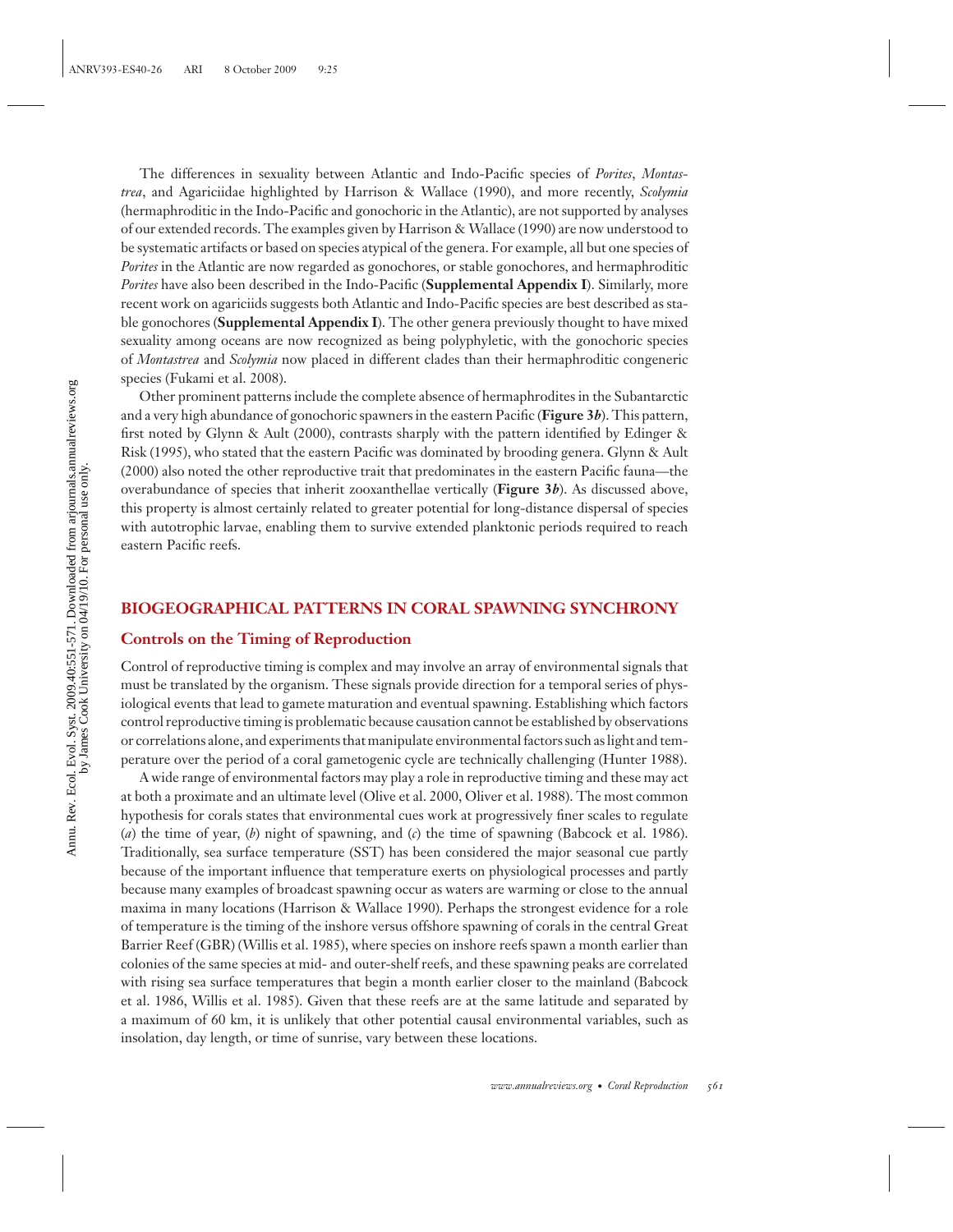

#### **Figure 4**

Long-term patterns in the timing of single versus split spawning years for an assemblage of corals at Orpheus Island, central Great Barrier Reef. Data points indicate the position of September to January full moons each year. Yellow full moons indicate a mass spawning year (spawning over 1 month only); red, a split spawning year (spawning over 2 months); and blue, a predicted split spawning year. Orange lines enclose an environmental window within which mass spawning years are maintained by inserting a split spawning year every 2–3 years to realign spawning rhythms. Red arrow indicates timing of spawning if species spawned every 12 lunar months, in the absence of realignment cycles. Figure from A. Pharaoh & B. Willis (submitted).

Nonetheless, inconsistencies in the relationship between SST and spawning season are evident (Babcock et al. 1994, Mendes & Woodley 2002, Penland et al. 2004). For example, corals on the east and west coasts of Australia spawn predominantly in different seasons despite similar annual SST regimes (Simpson 1985). In western Atlantic broadcast spawning corals, the rate of change in SST is a poor predictor of spawning time; rather, the average temperature at the time of spawning is important and most corals spawn when SSTs are between 28*◦*C and 30*◦*C. Conversely, the rate of change of insolation is a good predictor of spawning, whereas average insolation at the time of spawning is not (van Woesik et al. 2006).

Environmental cues that influence the day of the month and hour of spawning are better understood. Lunar control of the night of spawning is strongly supported by experimental manipulative studies (Hunter 1988) and by long-term observations of the timing of spawning, which demonstrate that spawning patterns consistently track lunar patterns (**Figure 4**). Long-term observations also suggest that lunar and seasonal cues interact to maintain spawning on the GBR within a seasonal environmental window that is presumably favorable for reproductive success (A. Pharaoh & B. Willis, submitted). Hence, split spawning years, when coral populations divide spawning over two consecutive months (Willis et al. 1985), can be explained by annual reproductive rhythms that are variable with respect to the number of lunar months (that is, 12 or 13) elapsing between spawning in successive years, thereby maintaining consistency in breeding season (**Figure 4**) (A. Pharaoh & B. Willis, submitted). In *Pocillopora damicornis,* the lunar rhythm of planulae release is entrained (that is, the lunar cycle maintains the accuracy of an internal clock) ( Jokiel et al. 1985). Furthermore, corals can detect low levels of lunar irradiance (Gorbunov & Falkowski 2002) and possess blue light–sensing proteins that maintain circadian rhythms in insects and vertebrates (Levy et al. 2007). For broadcast spawning corals, onset of darkness is typically the final cue that determines the hour of spawning (Babcock et al. 1986, Hunter 1988, Levitan et al. 2004); however, some species spawn during daylight hours (Kinzie 1993, Plathong et al. 2006).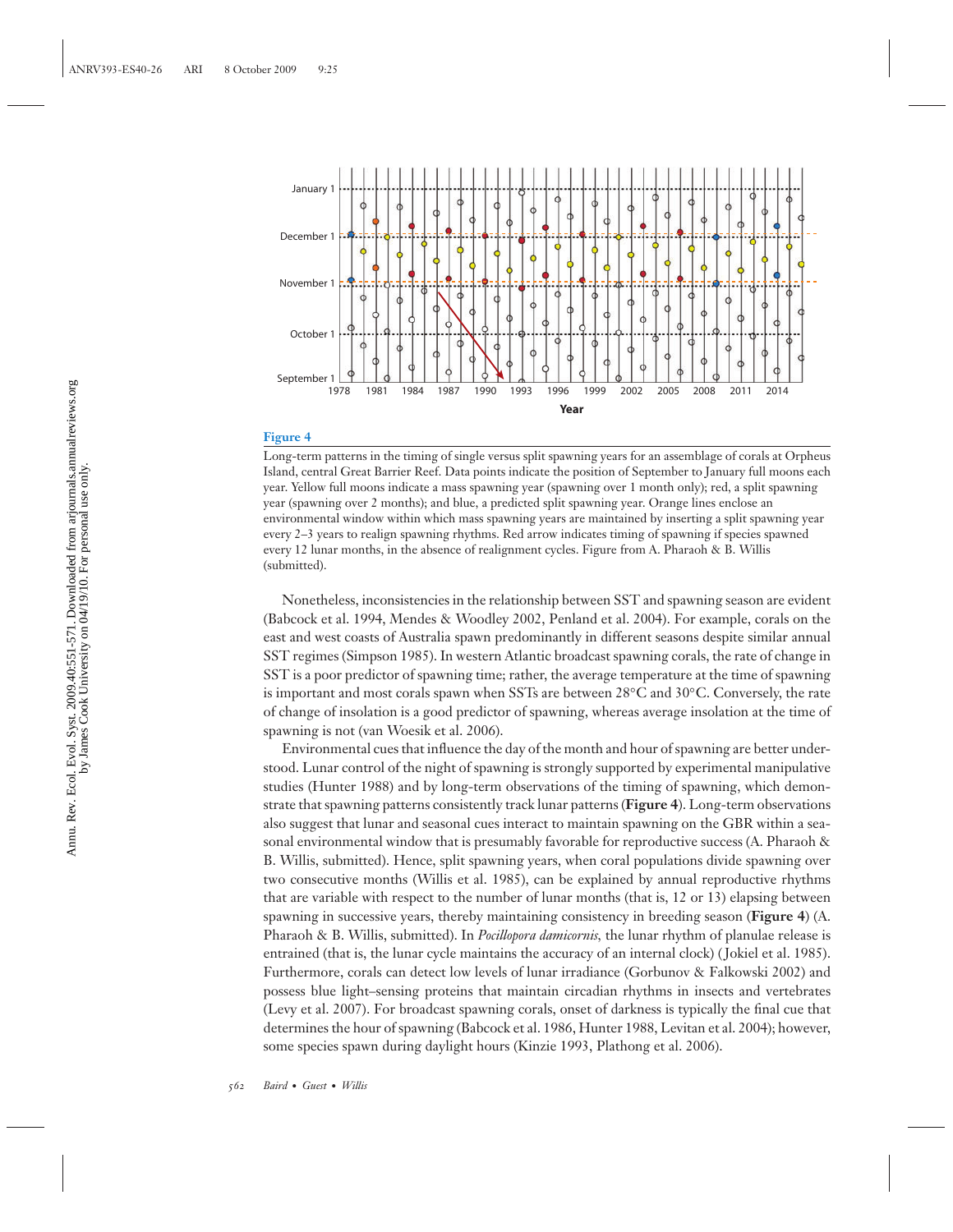#### **Multispecific Synchronous Spawning**

Most scleractinian corals broadcast spawn (see **Figure 1**), producing lipid-rich, positively buoyant, lecithotrophic larvae. Because oogenic cycles in broadcast spawning species typically range from 6 to 14 months (Harrison & Wallace 1990), each colony usually spawns only once per year on a seasonal cycle (but see Stobart et al. 1993, Mangubhai & Harrison 2008b for a few exceptions). In light of restricted mating opportunities each year, as a consequence of evolutionary constraints imposed by the length of oogenetic cycles, spawning synchrony is likely to be highly adaptive in broadcasting species. Furthermore, fertilization success is greatly diminished in corals when small numbers of colonies spawn because of rapid gamete dilution (Oliver & Babcock 1992, Levitan et al. 2004). Thus, many broadcast spawning corals spawn at predictable times each year (Willis et al. 1985), and individuals can be remarkably punctual. For example, colonies of *Colpohyllia natans* spawn within two minutes of the time at which they spawned the previous year, whereas *Diploria strigosa,* the least punctual species in a Texas Flower Garden assemblage, spawns within a time window of 1.5 hours (Vize 2006).

In many coral assemblages, spawning is synchronized not only among colonies within a population, but also among numerous species within an assemblage. During the annual "mass spawn" on the GBR (Harrison et al. 1984), up to 30 species release gametes within hours on a single reef (Willis et al. 1985) and over 130 species spawn in the weeks following the full moon in October and/or November (Willis et al. 1985, Harrison & Wallace 1990). Multispecific spawning has since been recorded on many reefs in a variety of regions (**Supplemental Appendix II**). In contrast, there is no apparent overlap in spawning period for species within coral assemblages in some reef regions. For example, ecologically dominant species at Eilat in the northern Red Sea spawn in different seasons, months, and lunar phase (Shlesinger & Loya 1985). Temporal reproductive isolation is also the pattern in parts of the central Pacific, Hawaii, and the eastern Pacific (Glynn & Ault 2000, Richmond & Hunter 1990, but see Kenyon 2008). In combination, patterns emerging from early studies suggested that "'mass spawning," defined by Willis et al. (1985) as "the synchronous release of gametes by many species of corals, in one evening between dusk and midnight," was restricted to geographic regions with appropriate proximate cues. In particular, Oliver et al. (1988) hypothesized that mass spawning would only occur in regions where large fluctuations in environmental variables provide the necessary cues by which corals can synchronize spawning (Harrison & Wallace 1990). Lack of precision in the definition of what constitutes mass spawning, however, has led to controversy over where and when it occurs. Harrison & Booth (2007) suggest "'mass spawning' is distinguished from other lesser multispecific spawning patterns by its much larger ecological scale" and Mangubhai & Harrison (2008a) argue that the term should be "restricted to describing these (GBR) extreme synchronous multispecific spawning events, rather than including all multispecific spawning." In the absence of an ecological justifiable guide as to where to draw the line between mass and multispecies spawning events and given that a primary objective of these studies is to identify drivers of spawning synchrony among coral species, an alternative quantitative approach may constitute a more productive way of addressing the question.

Two hypotheses underpin the mass spawning paradigm: (*a*) There is high spawning synchrony within coral populations over a wide geographic scale, and (*b*) spawning synchrony is greater in areas with large fluctuations in environmental variables. Below, we re-examine these hypotheses in the light of the numerous studies that have emerged since these ideas were originally formulated, in particular a wealth of novel data from regions, such as the central Indo-Pacific, that were previously underrepresented. We next formulate a quantitative index of spawning synchrony at both the population and assemblage scale in order to test the hypothesis that spawning synchrony is positively correlated with variation in environmental variables.

[Supplemental](http://arjournals.annualreviews.org/doi/suppl/10.1146/annurev.ecolsys.110308.120220) Material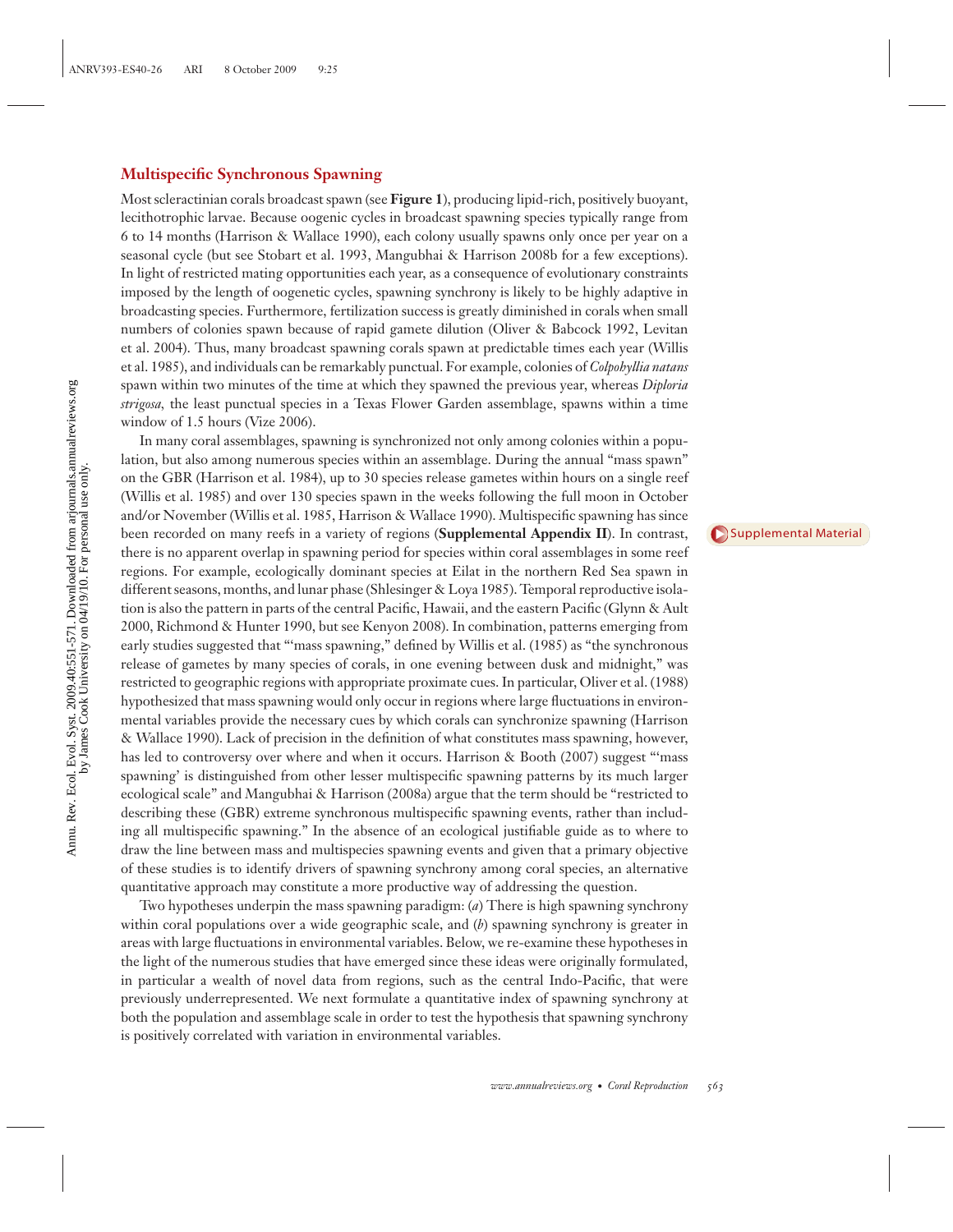Studies of reproductive synchrony within coral populations over broad spatial scales on the GBR demonstrate that, although some species spawn with remarkable synchrony, many species have extended breeding seasons. In three regions spanning the length of the GBR, most *Acropora* populations sampled in the week before the mass spawning period had a proportion of colonies in each of three reproductive conditions (mature, immature, and empty), indicating that spawning in these populations extended over at least two months (Baird et al. 2002). Similarly, the proportion of mature colonies of three species of *Acropora* varied dramatically among six regions on the GBR and among years, indicating major regional and annual differences in within-population reproductive synchrony (Hughes et al. 2000). Furthermore, in a 3-year study of spawning times in 12 morphospecies of the *Acropora humilis* group, a second substantial spawning event occurred three months after an initial spawn in November, and 11 of the 12 taxa spawned in both events (Wolstenholme 2004). In addition, the first study to claim broad synchrony in spawning among coral assemblages on the GBR actually indicates spawning was split between November and December on at least 5 of the 12 reefs evaluated, and the number of empty colonies on many reefs suggests that these colonies were breeding at other times of the year (table 1 in Oliver et al. 1988, p. 805). Similarly, on the northwest coast of Australia, populations of at least four species of*Acropora* spawn in both autumn and spring (Rosser & Baird 2009). A study of temporal patterns of broadcast spawning for 22 species of *Acropora* in the central GBR showed that spawning was synchronous within populations and between species for more than 75% of species, but the remaining 25% either had extended breeding seasons that encompassed the main mass spawning period, or were temporally isolated (A. Pharaoh & B. Willis, submitted). As concluded by A. Pharaoh & B. Willis (submitted), multispecies spawning patterns span a continuum from synchrony to asynchrony on the GBR, despite the presence of both substantial tidal signals and annual fluctuations in temperature and light.

Over the past two decades, multispecies spawning events have been described from 23 locations globally (**Supplemental Appendix II**). In addition, coral reproduction in most regions investigated is highly seasonal, with the vast majority of reproductive activity concentrated in two to three months, even in equatorial locations that were previously considered to lack seasons (e.g., Kenya: Mangubhai & Harrison 2008a; Singapore: Guest et al. 2005a; and see **Supplemental Appendix II**) and in regions where breeding periods have previously been described as not seasonal (e.g., the Red Sea; **Supplemental Appendix II**). The ubiquitousness of coral multispecies spawning is not surprising given the potential for closely related species to respond similarly to local environmental cues (Oliver et al. 1988). Thus, it seems inevitable that multispecies spawning will occur in any diverse assemblages of broadcast spawning corals (Guest et al. 2005b). Earlier studies comparing regional patterns in spawning synchrony hypothesized that differing ranges in environmental variables underlie variation in spawning patterns (Oliver et al. 1988, Richmond & Hunter 1990). More recent studies suggest that even relatively small changes in environmental variables might be sufficient to act as cues. Indeed, the rate of change is likely to be just as important as absolute changes in environmental variables (van Woesik et al. 2006).

#### **A Quantitative Definition of Spawning Synchrony**

Much of the recent confusion in the literature in relation to geographic patterns in mass spawning is caused by the lack of a quantitative definition of spawning synchrony (Baird & Guest 2009). Reproductive synchrony can occur at several levels, e.g., individual (intracolony synchrony), species (population synchrony), and coral assemblage (multispecific synchronous spawning or "mass spawning"). In the strictest sense, synchrony is defined as spawning within a time window that enables successful cross fertilization. However, to test for proximate cues that coordinate spawning season,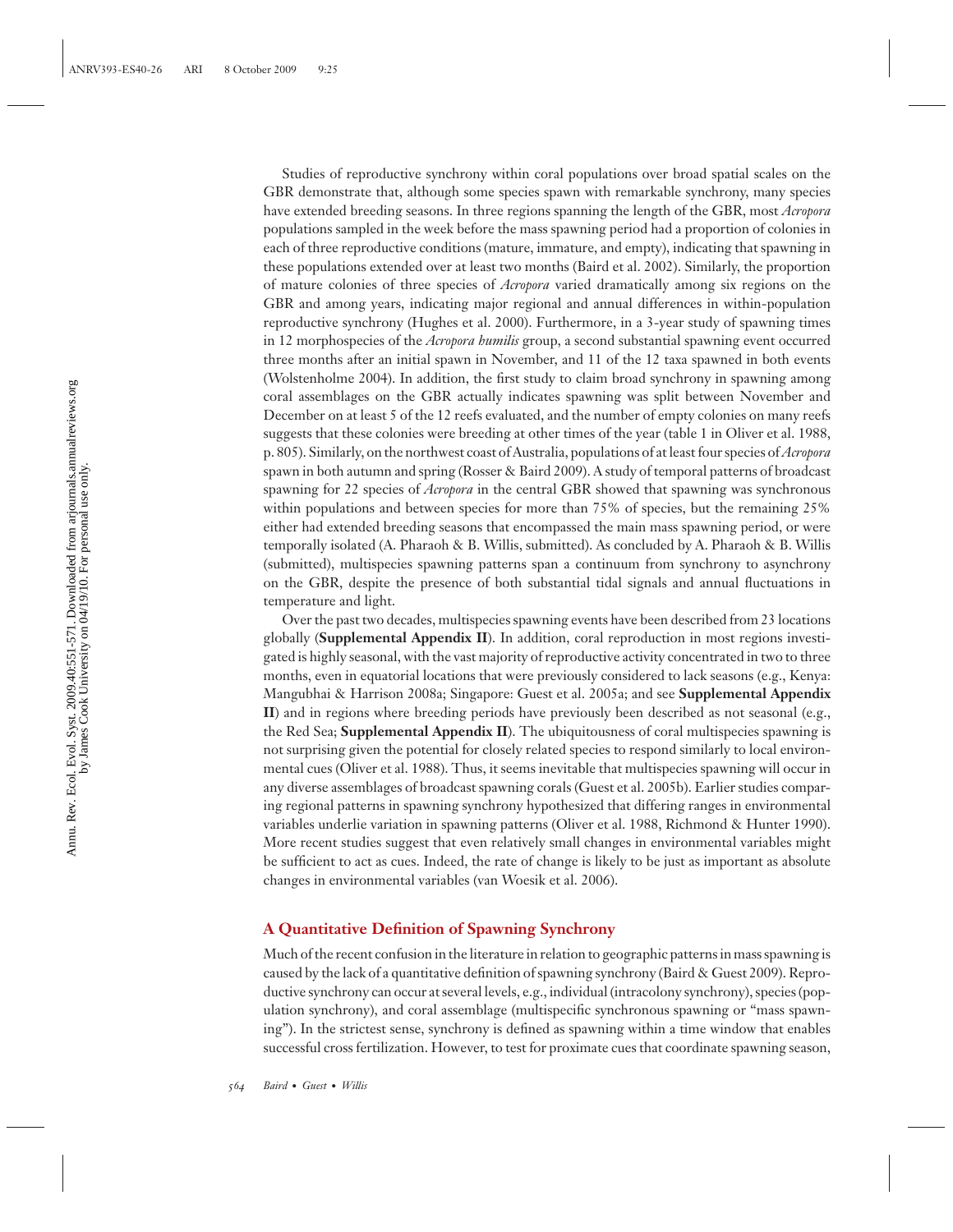a definition of synchrony on the scale of months is appropriate. Examining seasonality offers the most promise because data on gamete maturity during any month can be collected relatively easily by observing oocyte pigmentation in broken sections in situ (Harrison et al. 1984, Baird et al. 2002).

Seasonality in breeding can be considered to have two essential components: (*a*) the length of the spawning season (defined here in months) and (*b*) the proportion of the population that spawns in any one month. These components can be captured relatively easily using a seasonality index (SI). For example, a modified version of Simpson's diversity index can be adopted by replacing "species" with months and "number of individuals per species" with the proportion of a population spawning in any month, calculated as follows:

$$
SI = \frac{n1(n-1)}{N(N-1)} + \frac{n2(n-1)}{N(N-1)} + \frac{n3(n-1)}{N(N-1)} + \dots,
$$

where *n*1 is the proportion of the population spawning in month one, etc., and *N* is the total number of corals in the sample.

Here, we use this SI to test the hypothesis that spawning synchrony is reduced at lower latitudes. First, we explore synchrony in these assemblages, using data from four locations where the entire *Acropora* assemblage was sampled for the duration of the reproductive season. The relationship between spawning synchrony and latitude is not linear as predicted by the hypothesis that increasing fluctuations in annual temperature or light cycles with latitude provide increasingly effective proximate cues for spawning synchrony. Instead, spawning synchrony peaks at mid-latitudes (central GBR), and is lower near the equator and at high latitudes (**Figure 5***a*). Second, we test the hypothesis that synchrony within coral populations is lower at low latitudes by plotting the SIs for four species at four locations in the Coral Sea. Once again there is no consistent pattern in



#### **Figure 5**

Spawning synchrony in *Acropora* as a function of latitude (*a*). Spawning synchrony at the assemblage level at four locations as a function of the absolute value of latitude in degrees. Data for Singapore from Guest et al. (2005a), for Kenya from Manguhbai & Harrison (2008), for Solitary Islands from Wilson & Harrison (2003), and for the Great Barrier Reef from this review. (*b*) Spawning synchrony in four *Acropora* species at four locations in the Coral Sea. Data from Baird et al. (2002). Sites in order of decreasing latitude are Lady Musgrave Island, Orpheus Island, Lizard Island, and Gizo in the Solomon Islands. The synchrony index (SI) is dimensionless and calculated as follows:

$$
SI = \frac{n1(n1 - 1)}{N(N - 1)} + \frac{n2(n2 - 1)}{N(N - 1)} + \frac{n3(n3 - 1)}{N(N - 1)} \dots,
$$

where *n*1 is the proportion of the population spawning in month one, etc., and *N* is the total number of corals in the sample. SI in the assemblage is the average of SI of all species examined.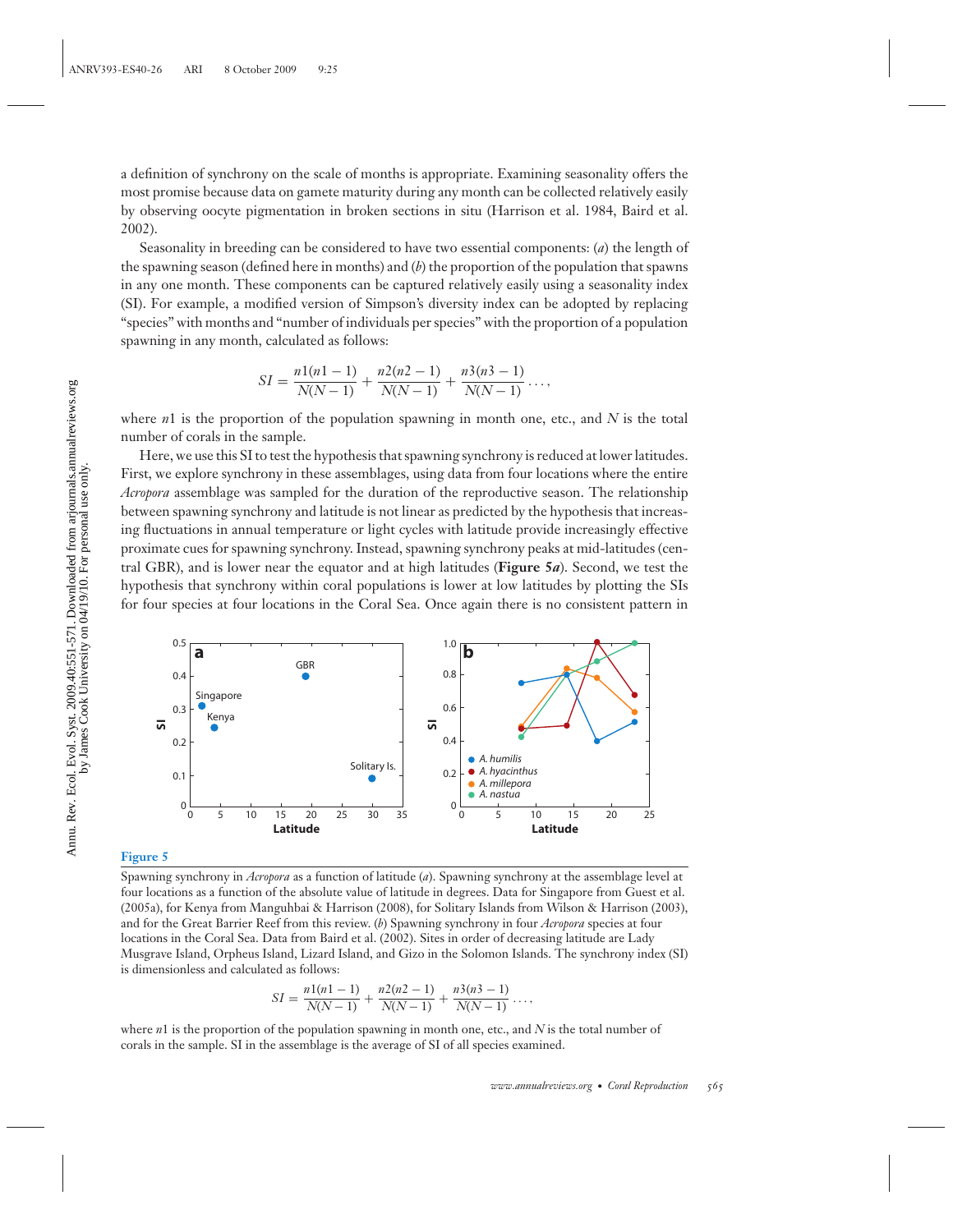[Supplemental](http://arjournals.annualreviews.org/doi/suppl/10.1146/annurev.ecolsys.110308.120220) Material

synchrony with latitude (**Figure 5***b*). In *Acropora hyacinthus* and *A. millepora*, synchrony peaks at mid-latitudes. In *A. nasuta*, synchrony declines at lower latitudes, and in *Acropora humilis,* synchrony increases at lower latitudes. Finally, we use two additional proxies for spawning synchrony: (*a*) the proportion of species reproductively active during the peak spawning season, and (*b*) the number of colonies in the total assemblage breeding at the month of peak reproductive activity. The proportion of *Acropora* colonies breeding during peak periods was not correlated with latitude  $(p = 0.19; r^2 = 10\%;$  **Supplemental Appendix III**), driven by the fact that at most locations within 8*◦* of the equator there are two peaks in reproductive activity (**Supplemental Appendix II**). Similarly, the proportion of *Acropora* species breeding during peak periods was not correlated with latitude ( $p = 0.08$ ;  $r^2 = 19\%$ ; **Supplemental Appendix III**). Nonetheless, the minimum proportion of species breeding during the month of peak activity was 50% representing 10 species in Kenya (**Supplemental Appendix III**). We conclude that despite some reduction of synchrony in some species near the equator, particularly when compared to mid-latitude reefs, multispecies spawning synchrony occurs in all species-rich *Acropora* assemblages.

#### **Climate Change and the Reproductive Success of Scleractinian Corals**

Temperature controls the metabolic rates of all organisms, which in turn affects numerous processes within individuals, populations, and communities (O'Connor et al. 2007). A slight increase in SST can have positive effects on individuals, for example, by increasing rates of colony growth (Lough & Barnes 2000), population growth (Edmunds et al. 2005), and larval development (O'Connor et al. 2007). However, there will always be a limit to individual tolerances, and once exceeded, any advantages associated with increased temperatures are quickly lost. In corals, the most prevalent effect of increased SST as a consequence of global warming is an increase in the scale and magnitude of mass coral bleaching events, where large numbers of susceptible individuals are killed following a breakdown in symbiosis (Carpenter et al. 2008). Deleterious effects of temperature on coral reproduction include reduced fecundity, egg quality, fertilization success, and larval survivorship (see McClanahan et al. 2009 for a review). Here, we briefly address the potential effects of changes in annual cycles of environmental variables associated with spawning synchrony and the potential effect this may have on population replenishment. In addition, we identify life-history characteristics that might make a coral species susceptible to thermal anomalies associated with climate change.

Significant changes in many biological processes as a consequence of climate change are now evident in many ecosystems (Harley et al. 2006). Indeed, shifts in phenology offer some of the best evidence for climate change-induced biological shifts (Visser 2008). Much of this research is from mid and high latitudes and from organisms for which long-term records are available, in particular plants, birds, and insects (Both et al. 2006, Visser 2008). Much less is known about shifts in phenology at lower latitudes or in marine organisms (but see Philippart et al. 2003, Edwards & Richardson 2004). Nevertheless, changes in seasonal patterns of SST are likely to have major implications for reproductive phenology of marine organisms with highly seasonal reproduction (Olive et al. 1990). The effects of global warming on spawning synchrony in corals hinges on (*a*) whether sea temperature is a proximate cue or whether other climate-independent factors control reproductive timing, for example, insolation and photoperiod (see discussion above); and (*b*) whether corals within populations time spawning synchronously to optimize offspring survival or whether the main driver is synchrony itself, independent of the time of the year or season, for example, to satiate predators. If temperature acts as a primary cue or synergistically with other cues, then temperature changes may uncouple the phase relationship and cause a breakdown in synchrony with potentially negative consequences for fertilization success (Lawrence & Soame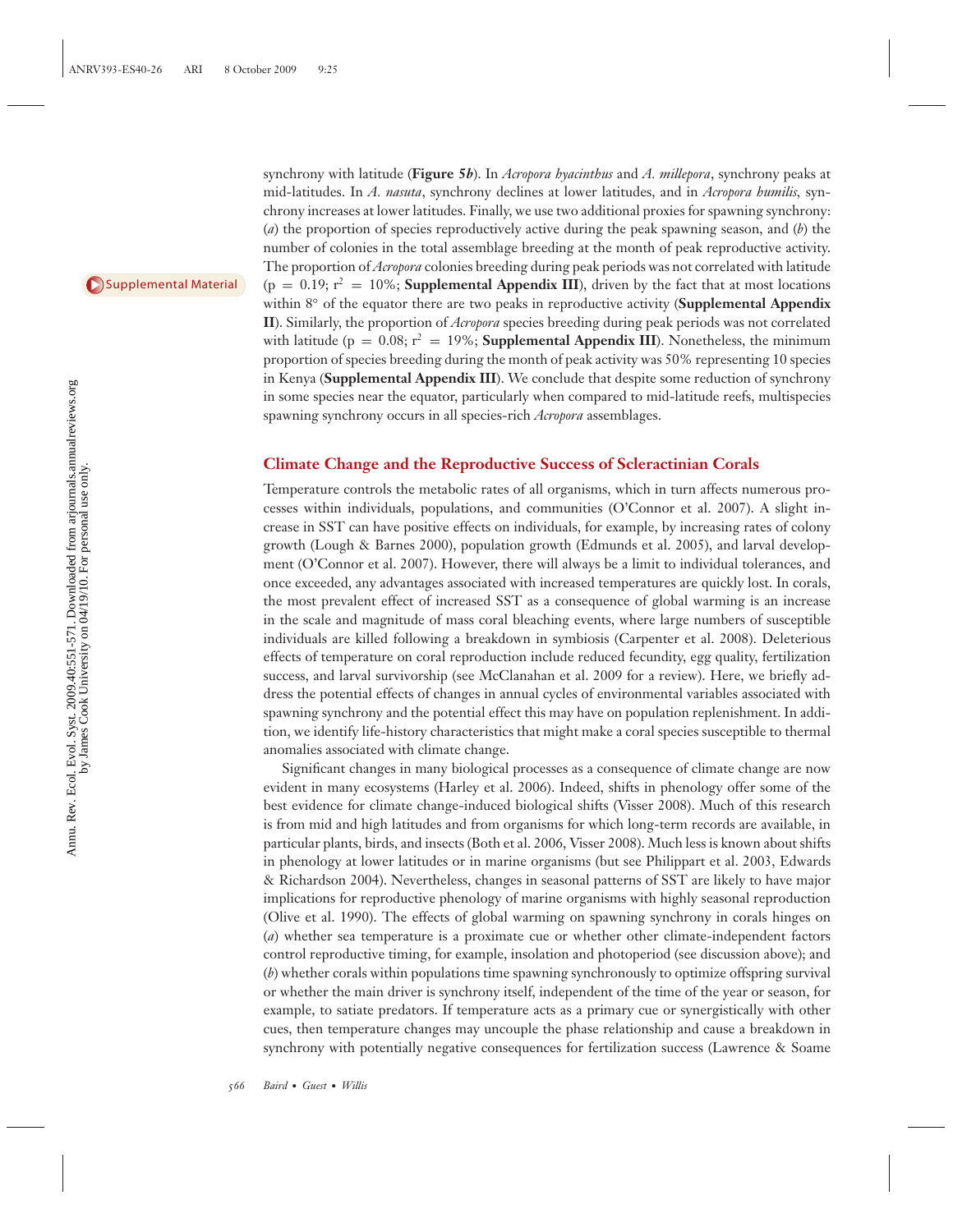2004). For many marine invertebrates, particularly in temperate zones, reproduction is timed to match timing of food supplies. Coral larvae are either lecithotrophic or autotrophic (see discussion above) and therefore do not feed in the water column; consequently, shifts in spawning time are unlikely to increase larval mortality through starvation. However, many broadcast spawners reproduce during intermonsoon periods when SST are close to annual maxima and when water conditions are relatively calm, suggesting that the seasonal timing of reproduction is adaptive (van Woesik et al. 2006); thus larval survival could be affected if phenology shifts increase the probability of spawning occurring during periods of inclement weather.

Glynn & Colley (2009) propose that broadcasting species in the eastern Pacific may fare better than brooding species in the face of global warming because they possess traits that increase the probability of survival of sexual recruits and asexual fragments. Broadcast spawning species outnumber brooders in the eastern Pacific, both in terms of species richness (12 of 13 studied species are spawners) and relative abundance, potentially because they are capable of colonizing a diverse range of habitats, produce large numbers of sexual propagules that have wide dispersal potential, and tend to produce greater numbers of asexual fragments compared to brooding species. Moreover, following the mass bleaching event on the GBR in 1998, brooding species have taken longer to return to former levels of abundance than have broadcast spawning species (Emslie et al. 2008). In contrast, brooding corals now dominate many Caribbean reefs following disturbances in the 1980s and 1990s (Knowlton 2001), and their recruits outnumber those of spawners following mass bleaching events (McField 1999).

In summary, although the effects of repeated mass bleaching events are likely to be profound in terms of causing widespread mortality of coral assemblages, climate change is also likely to significantly affect coral reproductive success and phenology and thus the very processes required to replenish reefs following bleaching disturbances. More detailed information on the seasonal timing of spawning and synchrony within populations is urgently required as a baseline against which to test the effects of climate change.

#### **SUMMARY POINTS**

- 1. Previous hypotheses on systematic patterns in coral reproduction, including the highly conserved nature of coral sexuality and the relatively plastic nature of mode of larval development, have been verified by analyses of substantially increased data on coral reproductive biology in the context of a new molecular phylogeny and by recent phylogenetic analyses of the evolution of these traits.
- 2. Scleractinian fauna in the western Atlantic has a substantial overabundance of corals that brood larvae. We hypothesize that this pattern is the result of differences in the dispersal ability of brooded larvae that are, almost without exception, autotrophic and therefore have a greater capacity for long-distance dispersal than have lecithotrophic larvae.
- 3. Fauna in the eastern Pacific is dominated by species with autotrophic larvae, supporting the idea that dispersal from the central Pacific is responsible for the unique nature of this fauna.
- 4. Multispecies spawning events occur in all speciose coral assemblages globally. Lower spawning synchrony in many coral species and coral assemblages near the equator, in comparison to mid-latitude reefs, typically reflects two distinct peaks in reproductive activity near the equator.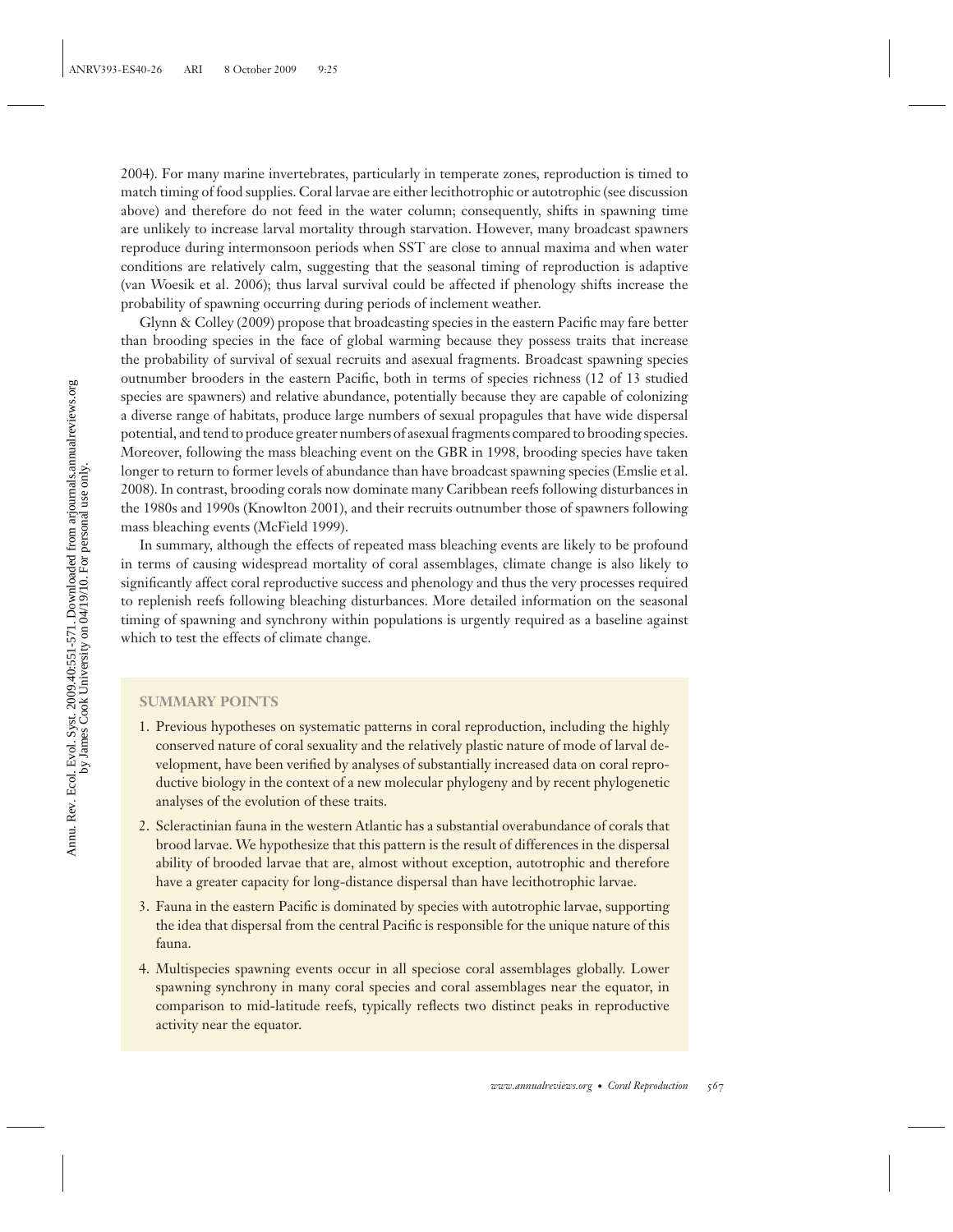5. Corals rely on a number of environmental cues, potentially including seasonal temperature patterns, to synchronize spawning, although more research is required to unequivocally identify these cues. Reliance on external cues suggests that climate-induced changes in environmental cues have the potential to disrupt spawning synchrony, and thereby reduce the resilience of reef ecosystems.

#### **DISCLOSURE STATEMENT**

The authors are not aware of any affiliations, memberships, funding, or financial holdings that might be perceived as affecting the objectivity of this review.

#### **ACKNOWLEDGMENTS**

We thank Y. Loya, P. Todd, and R. Van Woesik for valuable comments on an earlier version of this manuscript and A. Kerr for producing Figure 2. We thank P. Aliño, D. Ayre, R. Babcock, D. Bathelemy, E. Borneman, S. Brooke, S. Cairns, A. Chen, M. Coffroth, S. Colley, F. Cox, C. Delbeek, L. Delvoye, T. Fan, M. Fine, P. Fiene-Severns, Y. Golbuu, S. Harii, G. Hodson, C. Hunter, D. Levitan, Y. Loya, A. Marshall, S. Mangubhai, A. Morse, C. Mundy, L. Penland, D. Petersen, U. Phyllia, J. Pinzon, D. Pires, D. Ploria, A. Szmant, A. Stroides, P. Glynn, Y. Nakano, K. Sakai, B. Segal, M. Vermeij, S. Vollmer, R. Waller, E. Weil, and J. Wolstenholme for contributing unpublished data and advice.

#### **LITERATURE CITED**

- Ayre DJ, Miller KJ. 2004. Where do clonal coral larvae go? Adult genotypic diversity conflicts with reproductive effort in the brooding coral *Pocillopora damicornis*. *Mar. Ecol. Prog. Ser.* 277:95–105
- Babcock RC, Bull GD, Harrison PL, Heyward AJ, Oliver JK, et al. 1986. Synchronous spawnings of 105 scleractinian coral species on the Great Barrier Reef. *Mar. Biol.* 90:379–94
- Babcock RC, Willis BL, Simpson CJ. 1994. Mass spawning of corals on a high-latitude coral-reef. *Coral Reefs* 13:161–69
- Baird AH, Guest JR. 2009. Spawning synchrony in scleractinian corals: comment on Mangubhai & Harrison (2008). *Mar. Ecol. Prog. Ser.* 374:301–4
- Baird AH, Marshall PA, Wolstenholme J. 2002. Latitudinal variation in the reproduction of *Acropora* in the Coral Sea. *Proc. 9th Int. Coral Reef. Symp.* I:385–9
- Barrett SCH. 1998. The evolution of mating strategies in flowering plants. *Trends Ecol. Evol.* 3:335–41
- Both C, Bouwhuis S, Lessells CM, Visser ME. 2006. Climate change and population declines in a long-distance migratory bird. *Nature* 441:81–83
- Cairns SD. 1988. Asexual reproduction in solitary Scleractinia. *Proc. 6th Int. Coral Reef. Symp.* 10:641–46
- Cairns SD. 1999. Species richness of recent Scleractinia. *Atoll Res. Bull.* 459:1–46
- Carlon DB. 1999. The evolution of mating systems in tropical reef corals. *Trends Ecol. Evol.* 14:491–95
- Carpenter KE, Abrar M, Aeby G, Aronson RB, Banks S, et al. 2008. One-third of reef-building corals face elevated extinction risk from climate change and local impacts. *Science* 321:560–63
- Charnov EL. 1982. *The Theory of Sex Allocation*. New York: Princeton Univ. Press
- Daly M, Fautin DG, Cappola VA. 2003. Systematics of the Hexacorallia (Cnidaria: Anthozoa). *Zool. J. Linn. Soc.* 139:419–37
- Delvoye L. 1988. Gametogenesis and gametogenic cycles in *Agaricia agaricites* (L) and *Agaricia humilis* Verrill and notes on gametogenesis in *Madracis mirabilis* (Duchassaing & Michelotti) (Scleractinia). Uitgaven. *Nat. Stud. Suriname Ned. Antillen* 123:101–34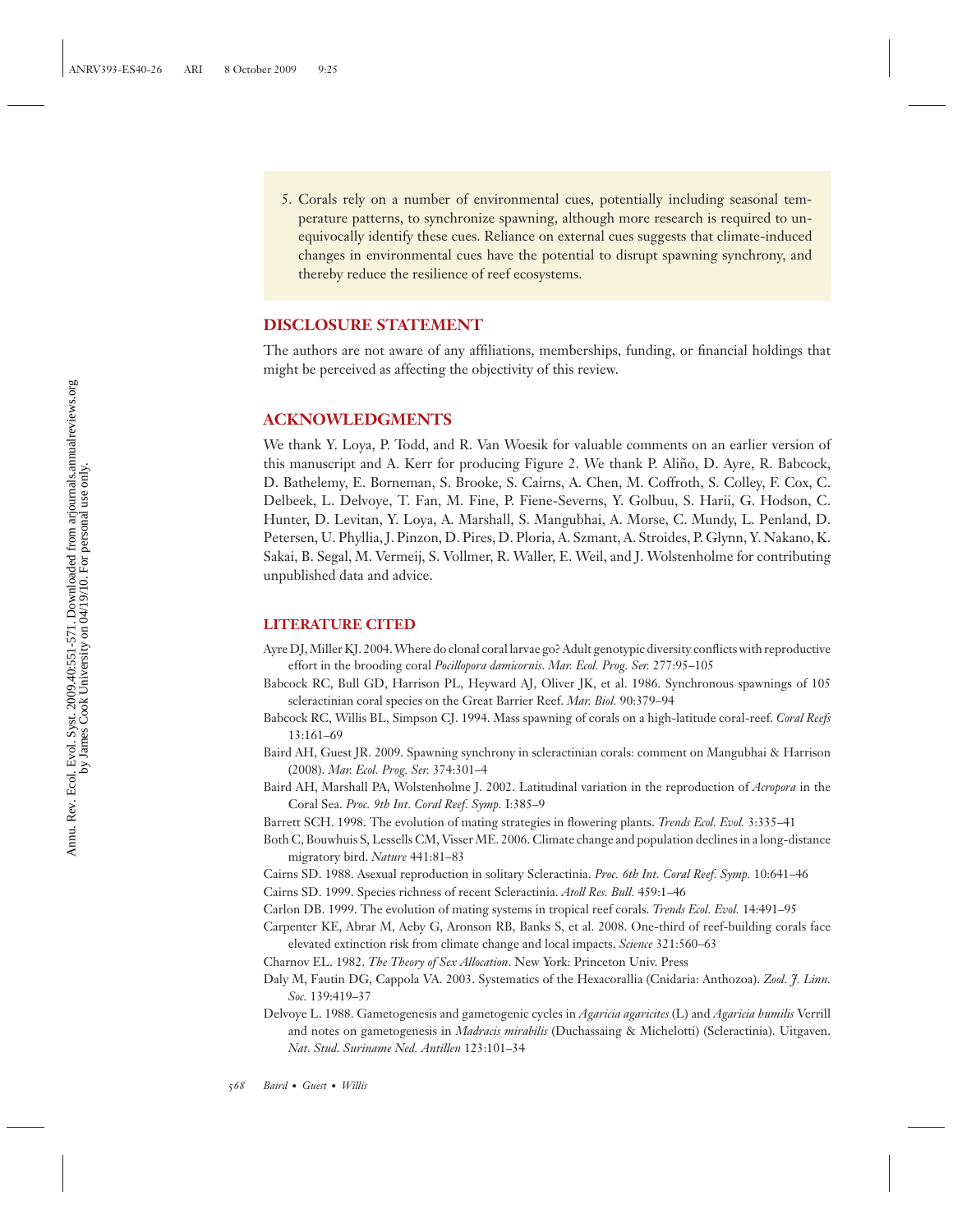- Diekmann OE, Bak RPM, Tonk L, Stam WT, Olsen JL. 2002. No habitat correlation of zooxanthellae in the coral genus *Madracis* on a Curacao reef. *Mar. Ecol. Prog. Ser.* 227:221–32
- Duerden JE. 1902. West Indian madreporarian polyps. *Mem. Natl. Acad. Sci.* 8:403–648
- Edinger EN, Risk MJ. 1995. Preferential survivorship of brooding corals in a regional extinction. *Paleobiology* 21:200–19
- Edmunds PJ, Gates RD, Leggat W, Hoegh-Guldberg O, Allen-Requa L. 2005. The effect of temperature on the size and population density of dinoflagellates in larvae of the reef coral *Porites astreoides*. *Invertebr. Biol.* 124:185–93
- Edwards M, Richardson AJ. 2004. Impact of climate change on marine pelagic phenology and trophic mismatch. *Nature* 430:881–84
- Emslie MJ, Cheal AJ, Sweatman H, Delean S. 2008. Recovery from disturbance of coral and reef fish communities on the Great Barrier Reef, Australia. *Mar. Ecol. Prog. Ser.* 371:177–90
- Fautin DG. 2002. Reproduction of Cnidaria. *Can. J. Zool.* 80:1735–54
- Francis RC. 1992. Sexual lability in teleosts: developmental factors. *Q. Rev. Biol.* 67:1–18
- Fukami H, Budd AF, Paulay G, Sole-Cava A, Chen CLA, et al. 2004. Conventional taxonomy obscures deep divergence between Pacific and Atlantic corals. *Nature* 427:832–35
- Fukami H, Chen CA, Budd AF, Collins A, Wallace C, et al. 2008. Mitochondrial and Nuclear Genes Suggest that Stony Corals Are Monophyletic but Most Families of Stony Corals Are Not (Order Scleractinia, Class Anthozoa, Phylum Cnidaria). *PLoS ONE* 3:e3222
- Giese AC, Pearse JS. 1974. Introduction: general principles. In *Reproduction of Marine Invertebrates. I Acoelomate and Pseudocoelomate Metazoans*, ed. AC Giese, JS Pearse, pp. 1–49. New York: Academic
- Glynn PW, Ault JS. 2000. A biogeographic analysis and review of the far eastern Pacific coral reef region. *Coral Reefs* 19:1–23
- Glynn PW, Colley NJ. 2009. Survival of brooding and broadcasting reef corals following large scale disturbances: Is there any hope for broadcasting species during global warming. *Proc. Int. Coral Reef Symp., 11th, Fort Lauderdale, Florida*. In press
- Glynn PW, Colley SB, Eakin CM, Smith DB, Cortes J, et al. 1994. Reef coral reproduction in the eastern Pacific: Costa Rica, Panama, and Galapagos Islands (Ecuador). 2. Poritidae. *Mar. Biol.* 118:191–208
- Glynn PW, Colley SB, Gassman NJ, Black K, Cortes J, Mate JL. 1996. Reef coral reproduction in the eastern Pacific: Costa Rica, Panama, and Galapagos Islands (Ecuador). 3. Agariciidae (*Pavona gigantea* and *Gardineroseris planulata*). *Mar. Biol.* 125:579–601
- Gorbunov MY, Falkowski PG. 2002. Photoreceptors in the cnidarian hosts allow symbiotic corals to sense blue moonlight. *Limnol. Oceanogr.* 47:309–15
- Graham ER, Baird AH, Connolly SR. 2008. Survival dynamics of scleractinian coral larvae and implications for dispersal. *Coral Reefs* 27:529–39
- Guest JR, Baird AH, Goh BPL, Chou LM. 2005a. Reproductive seasonality in an equatorial assemblage of scleractinian corals. *Coral Reefs* 24:112–16
- Guest JR, Baird AH, Goh BPL, Chou LM. 2005b. Seasonal reproduction in equatorial reef corals. *Invertebr. Reprod. Dev.* 48:207–18
- Harley CDG, Randall Hughes A, Hultgren KM, Miner BG, Sorte CJB, et al. 2006. The impacts of climate change in coastal marine systems. *Ecol. Lett.* 9:228–41
- Harrison PL. 1988. Pseudo-gynodioecy: an unusual breeding system in the scleractinian coral *Galaxea fascicularis*. *Proc. 6th. Int. Coral Reef Symp.* 2:699–705
- Harrison PL. 1990. Sperm morphology and fertilization strategies in scleractinian corals.*Adv. Invertebr. Reprod.* 5:299–304
- Harrison PL, Babcock RC, Bull GD, Oliver JK, Wallace CC, Willis BL. 1984. Mass spawning in tropical reef corals. *Science* 223:1187–88
- Harrison PL, Booth DJ. 2007. Coral Reefs: Naturally dynamic and increasingly disturbed ecosystems. In *Marine Ecology*, ed. SD Connell, BM Gillanders, pp. 316–77. London: Oxford Univ. Press
- Harrison PL, Wallace CC. 1990. Reproduction, dispersal and recruitment of scleractinian corals. In *Coral Reefs*, ed. Z Dubinsky, pp. 133–207. Amsterdam: Elsevier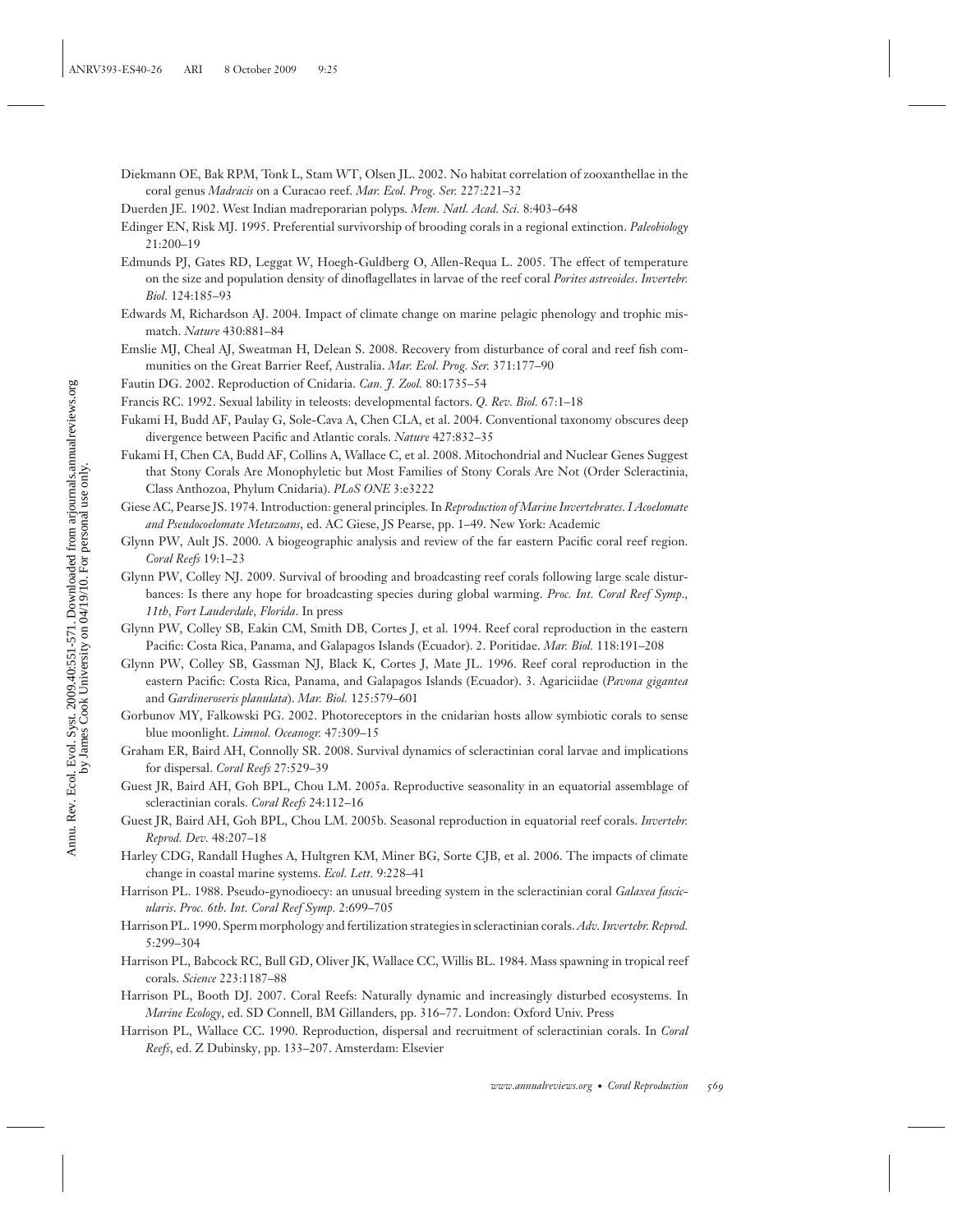- Huang DW, Meier R, Todd PA, Chou LM. 2009. More evidence for pervasive paraphyly in scleractinian corals: systematic study of Southeast Asian Faviidae (Cnidaria; Scleractinia) based on molecular and morphological data. *Mol. Phylogenet. Evol.* 50:102–16
- Hughes TP, Baird AH, Dinsdale EA, Moltschaniwskyj NA, Pratchett MS, et al. 2000. Supply-side ecology works both ways: the link between benthic adults, fecundity, and larval recruits. *Ecology* 81:2241–9
- Hunter CL. 1988. Environmental cues controlling spawning in two Hawaiian corals, *Montipora verrucosa* and *M. dilitata*. *Proc. 6th. Int. Coral Reef. Symp.* 2:727–32
- Johnson KG, Budd AF, Stemann TA. 1995. Extinction selectivity and ecology of neogene Caribbean reef corals. *Paleobiology* 21:52–73
- Jokiel PL, Ito RY, Liu PM. 1985. Night irradiance and synchronization of lunar release of panula larvae in the reef coral *Pocillopora damicornis*. *Mar. Biol.* 88:167–74
- Kenyon JC. 2008. *Acropora* (Anthozoa: Scleractinia) reproductive synchrony and spawning phenology in the northern Line Islands, Central Pacific, as inferred from size classes of developing oocytes. *Pac. Sci.* 62:569– 78
- Kerr AM. 2005. Molecular and morphological supertree of stony corals (Anthozoa: Scleractinia) using Matrix Representation Parsimony. *Biol. Rev.* 80:543–58
- Kinzie RA. 1993. Spawning in the reef corals *Pocillopora verrucosa* and *P. eydouxi* at Sesoko Island, Okinawa. *Galaxea* 11:93–105
- Knowlton N. 2001. The future of coral reefs. *Proc. Natl. Acad. Sci. USA* 98:5419–25
- Kramarsky-Winter E, Loya Y. 1998. Reproductive strategies of two fungiid corals from the northern Red Sea: environmental constraints? *Mar. Ecol. Prog. Ser.* 174:175–82
- Lawrence AJ, Soame JM. 2004. The effects of climate change on the reproduction of coastal invertebrates. *Ibis* 146:29–39
- Levitan DR, Fukami H, Jara J, Kline D, McGovern TM, et al. 2004. Mechanisms of reproductive isolation among sympatric broadcast-spawning corals of the *Montastraea annularis* species complex. *Evolution* 58:308–23
- Levy O, Appelbaum L, Leggat W, Gothlif Y, Hayward DC, et al. 2007. Light-responsive cryptochromes from a simple multicellular animal, the coral *Acropora millepora*. *Science* 318:467–70
- Lough JM, Barnes DJ. 2000. Environmental controls on growth of the massive coral *Porites*. *J. Exp. Mar. Biol. Ecol.* 245:225–43
- Loya Y, Sakai K. 2008. Bidirectional sex change in mushroom stony corals. *Proc. R. Soc. Ser. B* 275:2335–43
- Mangubhai S, Harrison PL. 2008a. Asynchronous coral spawning patterns on equatorial reefs in Kenya. *Mar. Ecol. Prog. Ser.* 360:85–96
- Mangubhai S, Harrison PL. 2008b. Gametogenesis, spawning and fecundity of *Platygyra daedalea* (Scleractinia) on equatorial reefs in Kenya. *Coral Reefs* 27:117–22
- McClanahan T, Weil E, Cortes J, Baird AH, Ateweberhan M. 2009. Consequences of coral bleaching for ´ sessile reef organisms. In *Ecological Studies: Coral Bleaching: Patterns, Processes, Causes and Consequences*, ed. MJH van Oppen, JM Lough, pp. 121–38. Berlin: Springer-Verlag
- McFadden CS, Donahue R, Hadland BK, Weston R. 2001. A molecular phylogenetic analysis of reproductive trait evolution in the soft coral genus *Alcyonium*. *Evolution* 55:54–67
- McField MD. 1999. Coral response during and after mass bleaching in Belize. *Bull. Mar. Sci.* 64:155–72
- Mendes JM, Woodley JD. 2002. Effect of the 1995–1996 bleaching event on polyp tissue depth, growth, reproduction and skeletal band formation in *Montastraea annularis*. *Mar. Ecol. Prog. Ser.* 235:93–102
- Morse ANC, Iwao K, Baba M, Shimoike K, Hayashibara T, Omori M. 1996. An ancient chemosensory mechanism brings new life to coral reefs. *Biol. Bull.* 191:149–54
- O'Connor MI, Bruno JF, Gaines SD, Halpern BS, Lester SE, et al. 2007. Temperature control of larval dispersal and the implications for marine ecology, evolution, and conservation. *Proc. Natl. Acad. Sci. USA* 104:1266–71
- Olive PW, Clark S, Lawrence A. 1990. Global warming and seasonal reproduction: perception and transduction of environmental information. *Adv. Invert. Repro.* 5: 265–70
- Olive PJW, Lewis C, Beardall V. 2000. Fitness components of seasonal reproduction: an analysis using *Nereis virens* as a life history model. *Oceanol. Acta* 23:377–89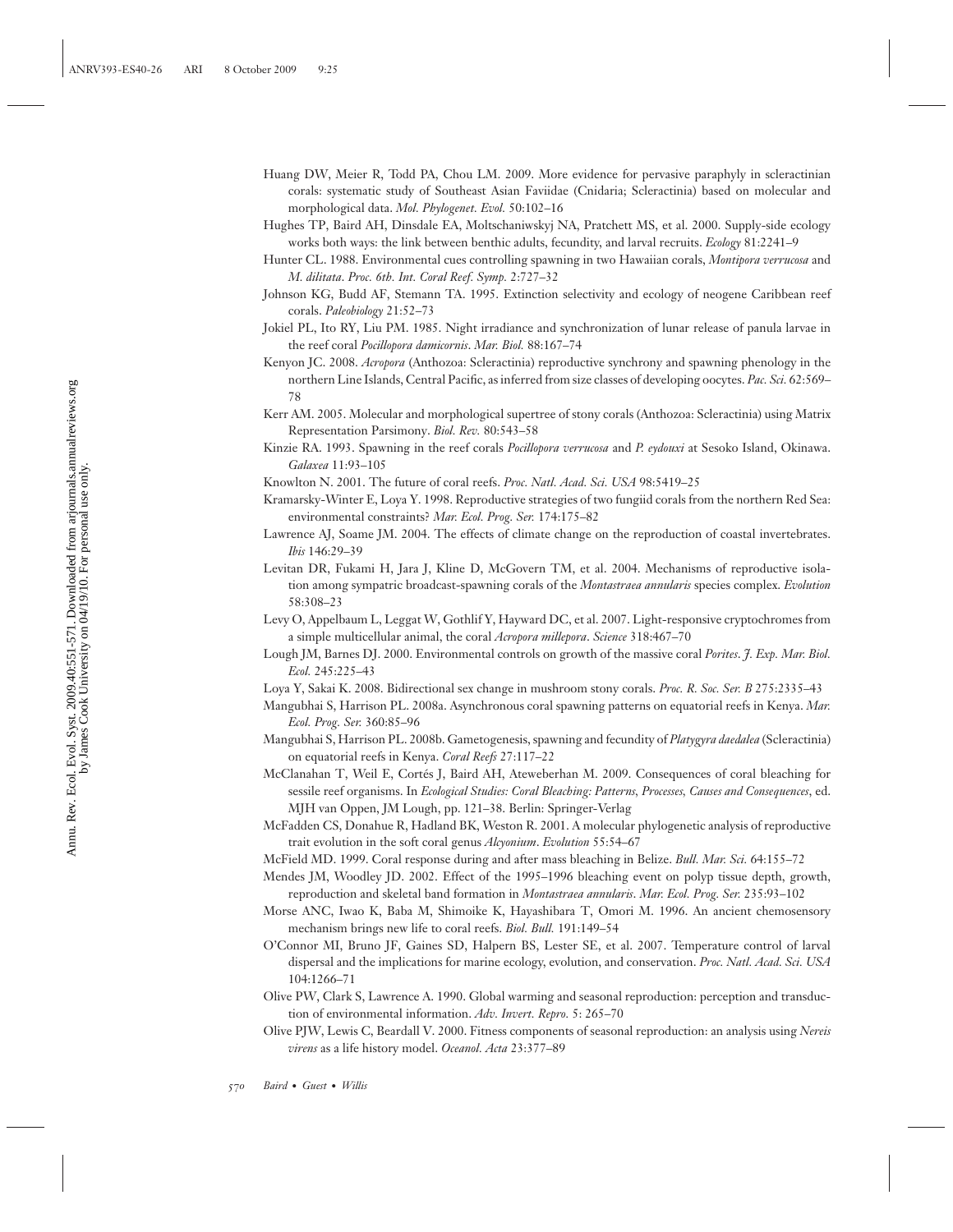Annu. Rev. Ecol. Evol. Syst. 2009.40:551-571. Downloaded from arjournals.annualreviews.org<br>by James Cook University on 04/19/10. For personal use only. Annu. Rev. Ecol. Evol. Syst. 2009.40:551-571. Downloaded from arjournals.annualreviews.org by James Cook University on 04/19/10. For personal use only.

- Oliver J, Babcock RC. 1992. Aspects of the fertilization ecology of broadcast spawning corals: sperm dilution effects and in situ measurements of fertilization. *Biol. Bull. Mar. Biol. Lab. Woods Hole* 183:409–17
- Oliver JK, Babcock RC, Harrison PL, Willis BL. 1988. Geographic extent of mass coral spawning: clues to ultimate causal factors. *Proc. 6th. Int. Coral Reef Symp.* 2:803–10
- Pechenik. 1990. Delayed metamorphosis by larvae of benthic marine invertebrates: Does it occur? Is there a price to pay? *Ophelia* 32:63–94
- Penland L, Kloulechad J, Idip D, van Woesik R. 2004. Coral spawning in the western Pacific Ocean is related to solar insolation: evidence of multiple spawning events in Palau. *Coral Reefs* 23:133–40
- Philippart CJM, van Aken HM, Beukema JJ, Bos OG, Cadee GC, Dekker R. 2003. Climate-related changes in recruitment of the bivalve *Macoma balthica*. *Limnol. Oceanogr.* 48:2171–85
- Plathong S, Chanmethakul T, Suwonno V, Buaphet P, Baird AH, et al. 2006. Daytime gamete release from the reef-building coral, *Pavona* sp., in the Gulf of Thailand. *Coral Reefs* 25:72
- Richmond RH. 1988. Competency and dispersal potential of planula larvae of a spawning versus a brooding coral. *Proc. 6th. Int. Coral Reef Symp.* 2:827–31
- Richmond RH, Hunter CL. 1990. Reproduction and recruitment of corals: comparisons among the Caribbean, the Tropical Pacific, and the Red Sea. *Mar. Ecol. Prog. Ser.* 60:185–203
- Rinkevich B, Loya Y. 1979. Reproduction of the Red-Sea coral *Stylophora pistillata* 2. Synchronization in breeding and seasonality of planulae shedding. *Mar. Ecol. Prog. Ser.* 1:145–52
- Romano SL, Cairns SD. 2000. Molecular phylogenetic hypotheses for the evolution of scleractinian corals. *Bull. Mar. Sci.* 67:1043–68
- Rosser NL, Baird AH. 2009. Multi-specific coral spawning in spring and autumn in far north-western Australia. *Proc. Int. Coral Reef Symp., 11th, Fort Lauderdale, Florida*. In press
- Shlesinger Y, Loya Y. 1985. Coral community reproductive patterns: Red Sea versus the Great Barrier Reef. *Science* 228:1333–35
- Simpson CJ. 1985. Mass spawning of scleractinian corals in the Dampier Archipelago and the implications for management of coral reefs in Western Australia. *Rep. 244, Dep. Conserv. Environ.* West. Aust. Bull., Perth
- Soong K. 1991. Sexual reproductive patterns of shallow-water reef corals in Panama. *Bull. Mar. Sci.* 49:832–46
- Stobart B, Babcock RC, Willis BL. 1993. Biannual spawning of three species of scleractinian coral from the Great Barrier Reef. *Proc. 7th. Int. Coral Reef. Symp.* 1:494–99
- Stoddart JA. 1983. Asexual production of planulae in the coral *Pocillopora damicornis*. *Mar. Biol.* 76:279–84 Szmant AM. 1986. Reproductive ecology of Caribbean reef corals. *Coral Reefs* 5:43–54
- van Woesik R, Lacharmoise F, Koksal S. 2006. Annual cycles of solar insolation predict spawning times of Caribbean corals. *Ecol. Lett.* 9:390–98
- Veron JEN. 1995. *Corals in Space and Time*. Sydney: Southwood Press. 321 pp.
- Veron JEN. 2000. *Corals of the World*. Townsville: AIMS
- Veron JEN, Odorico DM, Chen CA, Miller DJ. 1996. Reassessing evolutionary relationships of scleractinian corals. *Coral Reefs* 15:1–9
- Visser ME. 2008. Keeping up with a warming world; assessing the rate of adaptation to climate change. *Proc. R. Soc. Ser. B* 275:649–59
- Vize PD. 2006. Deepwater broadcast spawning by *Montastraea cavernosa*, *Montastraea franks*i, and *Diploria strigosa* at the Flower Garden Banks, Gulf of Mexico. *Coral Reefs* 25:169–71
- Weiblen GD, Oyama RK, Donoghue MJ. 2000. Phylogenetic analysis of dioecy in monocotyledons. *Am. Nat.* 155:46–58
- Wells JW. 1957. Annotated bibliography of marine ecology—corals. In *Treatise on Marine Ecology and Paleoecology, Mem. Geol. Soc. Am. 67*, ed. JW Hedgepeth. 1:1087–104
- Willis BL, Babcock RC, Harrison PL, Oliver JK. 1985. Patterns in the mass spawning of corals on the Great Barrier Reef from 1981 to 1984. *Proc. 5th. Int. Coral Reef Symp.* 4:343–48
- Wilson JR, Harrison PL. 2003. Spawning patterns of scleractinian corals at the Solitary Islands—a high latitude coral community in eastern Australia. *Mar. Ecol. Prog. Ser.* 260:115–23
- Wolstenholme JK. 2004. Temporal reproductive isolation and gametic compatibility are evolutionary mechanisms in the *Acropora humilis* species group (Cnidaria; Scleractinia). *Mar. Biol.* 144:567–82
- Yakovleva I, Baird AH, Yamamoto HH, Bhagooli R, Nonaka M, Hidaka M. 2009. Algal symbionts increase oxidative damage and death in coral larvae at high temperature. *Mar. Ecol. Prog. Ser.* 378:105–12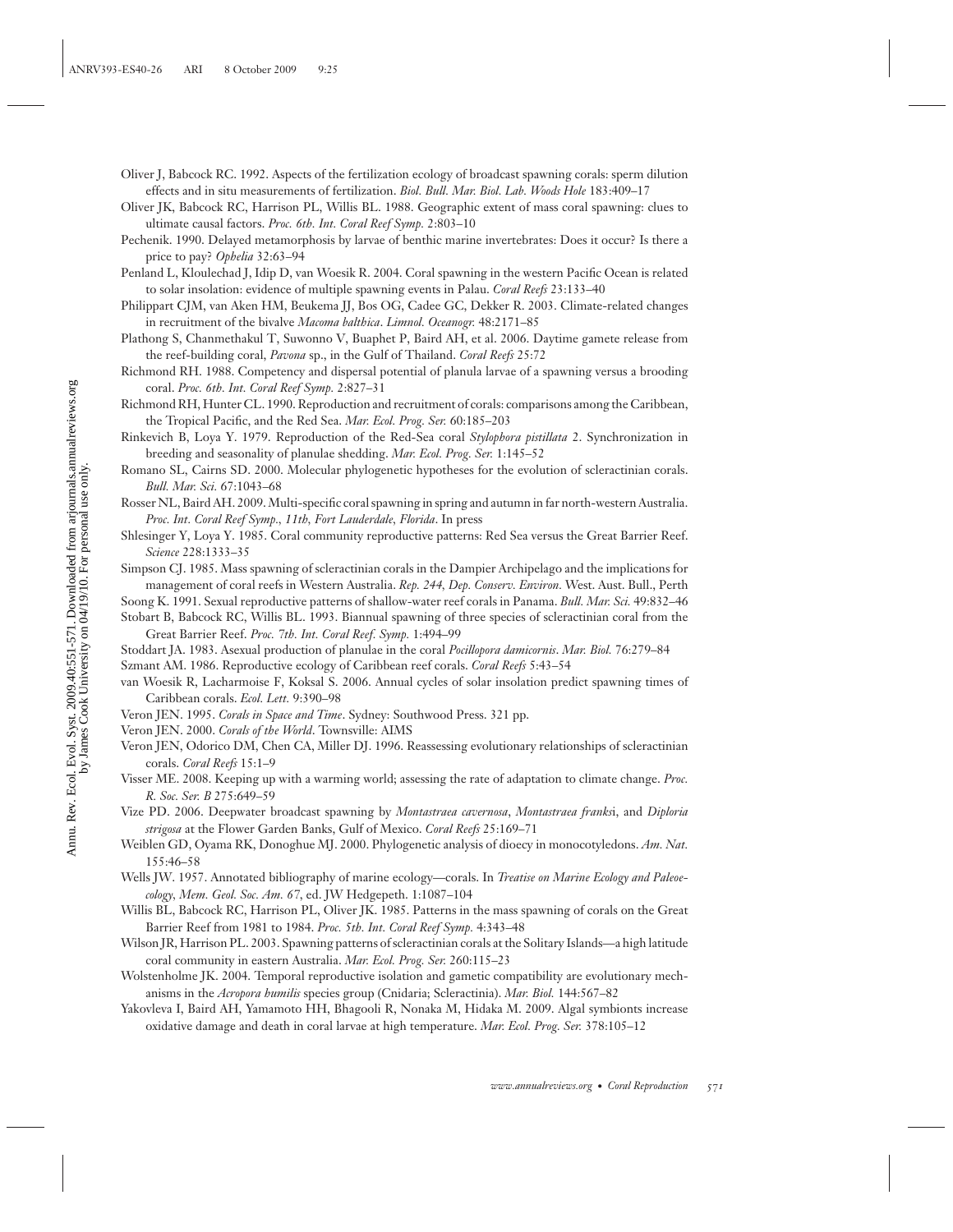# $\mathbb A$

*v*

**Annual Review of Ecology, Evolution, and Systematics**

Volume 40, 2009

# Associational Resistance and Associational Susceptibility: Having Right or Wrong Neighbors *Pedro Barbosa, Jessica Hines, Ian Kaplan, Holly Martinson, Adrianna Szczepaniec, and Zsofia Szendrei* **♣♣♣♣♣♣♣♣♣♣♣♣♣♣♣♣♣♣♣♣♣♣♣♣♣♣♣♣♣♣♣♣♣♣♣♣♣♣♣♣♣♣♣♣♣♣♣♣♣♣♣♣♣♣♣♣♣♣♣♣♣♣♣♣♣♣♣♣♣♣♣♣♣♣♣♣** 1 The Importance of Ecological and Phylogenetic Conditions for the Occurrence and Frequency of Sexual Cannibalism *Shawn M. Wilder, Ann L. Rypstra, and Mark A. Elgar* **♣♣♣♣♣♣♣♣♣♣♣♣♣♣♣♣♣♣♣♣♣♣♣♣♣♣♣♣♣♣♣♣♣♣♣**21 Abundant Genetic Variation + Strong Selection = Multivariate Genetic Constraints: A Geometric View of Adaptation *Bruce Walsh and Mark W. Blows* **♣♣♣♣♣♣♣♣♣♣♣♣♣♣♣♣♣♣♣♣♣♣♣♣♣♣♣♣♣♣♣♣♣♣♣♣♣♣♣♣♣♣♣♣♣♣♣♣♣♣♣♣♣♣♣♣♣♣♣♣**41 Responses of Humid Tropical Trees to Rising CO2 *Christian K¨orner* **♣♣♣♣♣♣♣♣♣♣♣♣♣♣♣♣♣♣♣♣♣♣♣♣♣♣♣♣♣♣♣♣♣♣♣♣♣♣♣♣♣♣♣♣♣♣♣♣♣♣♣♣♣♣♣♣♣♣♣♣♣♣♣♣♣♣♣♣♣♣♣♣♣♣♣♣♣♣**61 The Role of Propagule Pressure in Biological Invasions *Daniel Simberloff* **♣♣♣♣♣♣♣♣♣♣♣♣♣♣♣♣♣♣♣♣♣♣♣♣♣♣♣♣♣♣♣♣♣♣♣♣♣♣♣♣♣♣♣♣♣♣♣♣♣♣♣♣♣♣♣♣♣♣♣♣♣♣♣♣♣♣♣♣♣♣♣♣♣♣♣♣♣♣**81 Nongenetic Inheritance and Its Evolutionary Implications *Russell Bonduriansky and Troy Day* **♣♣♣♣♣♣♣♣♣♣♣♣♣♣♣♣♣♣♣♣♣♣♣♣♣♣♣♣♣♣♣♣♣♣♣♣♣♣♣♣♣♣♣♣♣♣♣♣♣♣♣♣♣♣♣♣** 103 The Ecology and Evolution of Microbes that Manipulate Host Reproduction *Jan Engelst¨adter and Gregory D.D. Hurst* **♣♣♣♣♣♣♣♣♣♣♣♣♣♣♣♣♣♣♣♣♣♣♣♣♣♣♣♣♣♣♣♣♣♣♣♣♣♣♣♣♣♣♣♣♣♣♣♣** 127 Spontaneous Mutation Accumulation Studies in Evolutionary Genetics *Daniel L. Halligan and Peter D. Keightley* **♣♣♣♣♣♣♣♣♣♣♣♣♣♣♣♣♣♣♣♣♣♣♣♣♣♣♣♣♣♣♣♣♣♣♣♣♣♣♣♣♣♣♣♣♣♣♣♣** 151 Geologic and Biologic Controls on the Evolution of Reefs *Wolfgang Kiessling* **♣♣♣♣♣♣♣♣♣♣♣♣♣♣♣♣♣♣♣♣♣♣♣♣♣♣♣♣♣♣♣♣♣♣♣♣♣♣♣♣♣♣♣♣♣♣♣♣♣♣♣♣♣♣♣♣♣♣♣♣♣♣♣♣♣♣♣♣♣♣♣♣♣♣** 173 Molecular Estimation of Dispersal for Ecology and Population Genetics *Thomas Broquet and Eric J. Petit* **♣♣♣♣♣♣♣♣♣♣♣♣♣♣♣♣♣♣♣♣♣♣♣♣♣♣♣♣♣♣♣♣♣♣♣♣♣♣♣♣♣♣♣♣♣♣♣♣♣♣♣♣♣♣♣♣♣♣** 193 Flower Evolution: The Origin and Subsequent Diversification of the Angiosperm Flower *Chelsea D. Specht and Madelaine E. Bartlett* **♣♣♣♣♣♣♣♣♣♣♣♣♣♣♣♣♣♣♣♣♣♣♣♣♣♣♣♣♣♣♣♣♣♣♣♣♣♣♣♣♣♣♣♣♣♣** 217

# **Contents**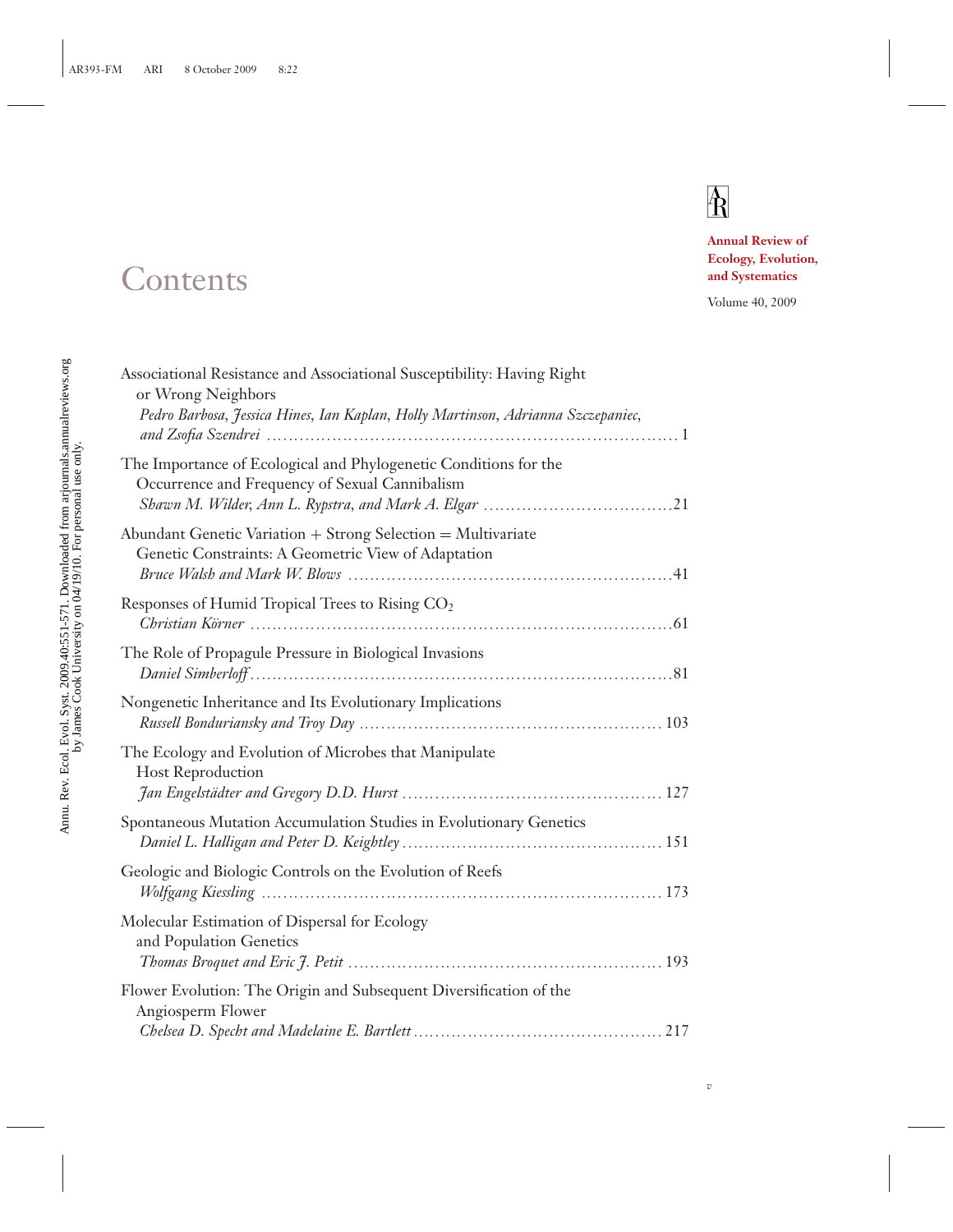| Is There a Latitudinal Gradient in the Importance<br>of Biotic Interactions?<br>Douglas W. Schemske, Gary G. Mittelbach, Howard V. Cornell, James M. Sobel, |
|-------------------------------------------------------------------------------------------------------------------------------------------------------------|
| Evolution of Placentas in the Fish Family Poeciliidae: An Empirical<br>Study of Macroevolution                                                              |
| Gene Flow and Isolation among Populations of Marine Animals                                                                                                 |
| Latex: A Model for Understanding Mechanisms, Ecology, and<br>Evolution of Plant Defense Against Herbivory                                                   |
| What Salamanders Have Taught Us About Evolution                                                                                                             |
| The Evolutionary Genetics of Emerging Viruses                                                                                                               |
| Belowground Herbivory and Plant Defenses                                                                                                                    |
| The Causes and Consequences of Compensatory Dynamics<br>in Ecological Communities                                                                           |
| Evolution and Ecology of Species Range Limits<br>Jason P. Sexton, Patrick J. McIntyre, Amy L. Angert, and Kevin J. Rice  415                                |
| Woody Plant Diversity, Evolution, and Ecology in the Tropics:<br>Perspectives from Seasonally Dry Tropical Forests                                          |
| Comparative Genomics on the Drosophila Phylogenetic Tree<br>Nadia D. Singh, Amanda M. Larracuente, Timothy B. Sackton,                                      |
| Genetic Consequences of Range Expansions                                                                                                                    |
| Stoichiometrically Explicit Food Webs: Feedbacks between Resource<br>Supply, Elemental Constraints, and Species Diversity                                   |
| Changing Ecology of Tropical Forests: Evidence and Drivers<br>Simon L. Lewis, Jon Lloyd, Stephen Sitch, Edward T.A. Mitchard,                               |